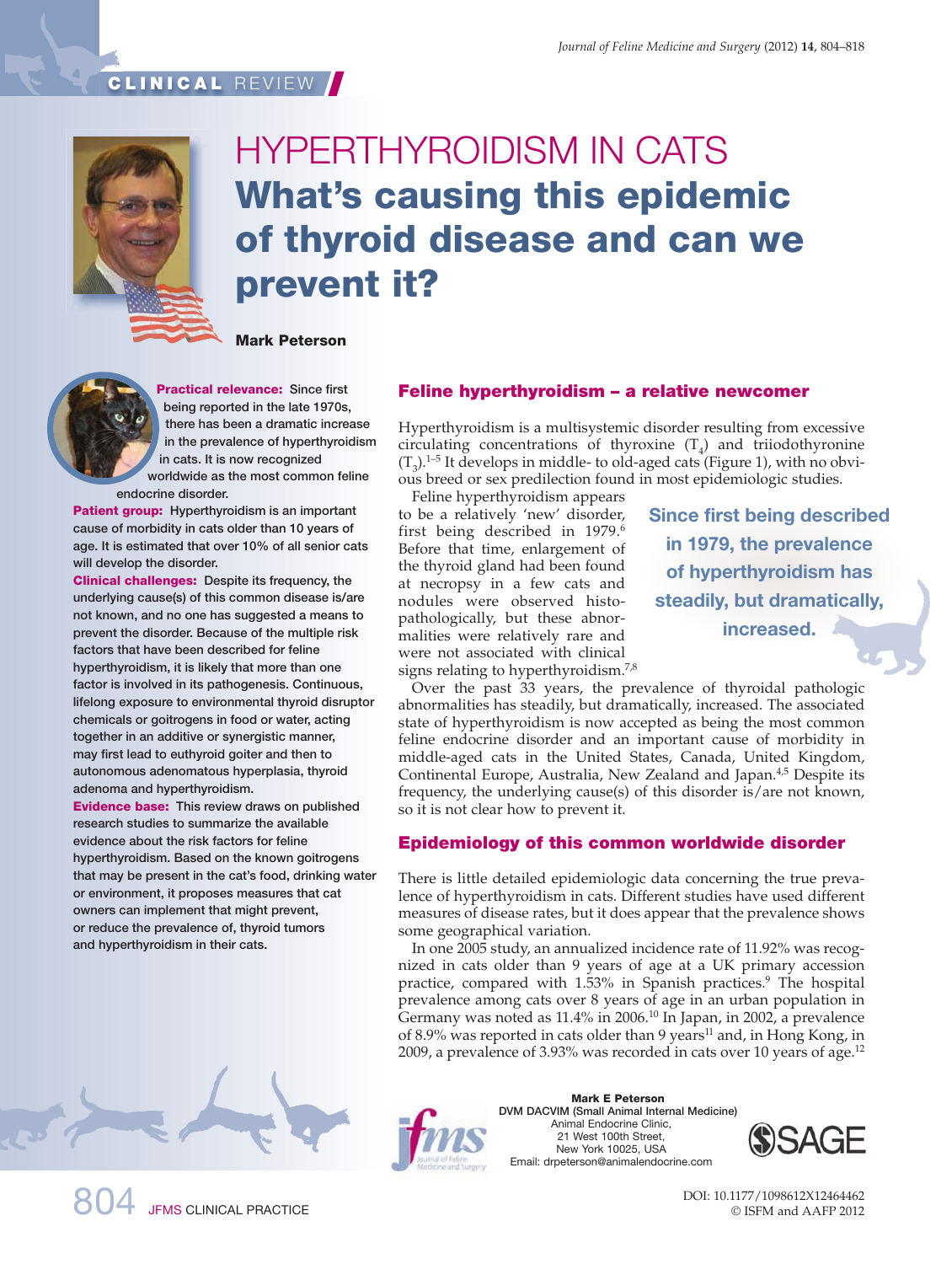Despite these high disease rates, hyperthyroidism was first described as recently as 1979 in New York and 1980 in Boston.6,13 Since these initial descriptions, several studies have documented marked increases in prevalence in the cat population across the world with time; for example, from 0.3% in 1979 to 4.5% in 1985 in North America;14 from 0.1% in 1978–1982 to 2% in 1993–1997, also in North America;15 and from 0.2% in 1987–1994 to 2.6% in 1998 in Germany.16

# **Thyroid pathologic changes**

Until the late 1970s, few references pertaining to pathologic abnormalities of the feline thyroid gland existed.7,8 In my own review of approximately 7000 cats that had necropsies performed at The Animal Medical Center during the 14-year period from 1970 to  $1984$ ,<sup>17</sup> an average of only 1.9 cats per year were found to have gross evidence of thyroid enlargement (caused by adenomatous hyperplasia,

adenoma or carcinoma) in the period before 1977, when we diagnosed the first cat with hyperthyroidism.6 Based on these pathologic studies, it does seem that feline hyperthyroidism, if it did exist at all in cats before 1970, was extremely rare.

Despite the fact that the underlying cause(s) of feline hyperthyroidism have not been clearly elucidated, the thyroid pathologic findings associated with hyperthyroidism have been well characterized. Functional thyroid adenomatous hyperplasia (or adenoma) involving one or both thyroid lobes (Figure 2) is the most common pathologic abnormality associated with hyperthyroidism in cats. $7-9$  Over



**Figure 2 Palpation of the thryoid to reveal a thyroid nodule in a cat with suspected hyperthyroidism**



**Figure 1 Over the past 30 years, the hyperthyroid cat has become a familiar sight in veterinary clinics around the world**

95% of cats have benign, adenomatous changes of the thyroid gland at the time of diagnosis. In approximately 70% of hyperthyroid cats, both thyroid lobes are enlarged, with the remaining cats having involvement of only one lobe.<sup>1,3–5</sup> On histologic examination, these enlarged thyroid lobes contain one or more well-discernible foci of hyperplastic tissue, sometimes forming nodules ranging in diameter from  $\leq 1$  mm to 3 cm.<sup>2,18,19</sup>

Thyroid carcinoma is a less common cause of hyperthyroidism in cats, with a prevalence of less than  $5\%$ <sup>20-23</sup> Recently, investigators have reported that some hyperthyroid cats may have areas of adenoma adjacent to areas of carcinoma within the same thyroid lobe on biopsy. <sup>21</sup> In addition, my own studies have shown that the prevalence of thyroid carcinoma in hyperthyroid cats receiving long-term methimazole treatment increases considerably over time, $22$  rising to approximately  $20\%$  in cats treated for over 4 years. $23,24$  This suggests that, at least in some cats with

long-standing hyperthyroidism, there may be transformation of thyroid adenomatous hyperplasia/adenoma to thyroid carcinoma.21 If that is the case, the pathogenesis of thyroid adenoma and thyroid carcinoma may be identical in nature, rather than these representing two separate tumor processes.

The feline thyroid gland normally contains a subpopulation of follicular cells that have a high growth potential.<sup>18,19,25</sup> In the thyroid gland eventually destined to develop adenomatous changes, this subpopulation of thyrocytes starts to replicate in an autonomous fashion. Once these rapidly dividing cells are present in sufficient numbers, they continue to grow in the absence of extrathyroidal stimulation (eg, from thyroid-stimulating hormone, TSH). Therefore, these thyroid adenomatous/hyperplastic cells show autonomy of thyroid growth as well as the ability to function and secrete thyroid hormone autonomously.18,19,25

Once overt hyperthyroidism develops, the adenomatous hyperplastic thyroid tissue or nodules found in these cats function and secrete thyroid hormone in an autonomous fashion. In other words, these are true thyroid neoplasms, which exhibit growth and function similar to other hyperfunctional endocrine tumors.3,8,19,25

**In approximately 70% of hyperthyroid cats, both thyroid lobes are enlarged.**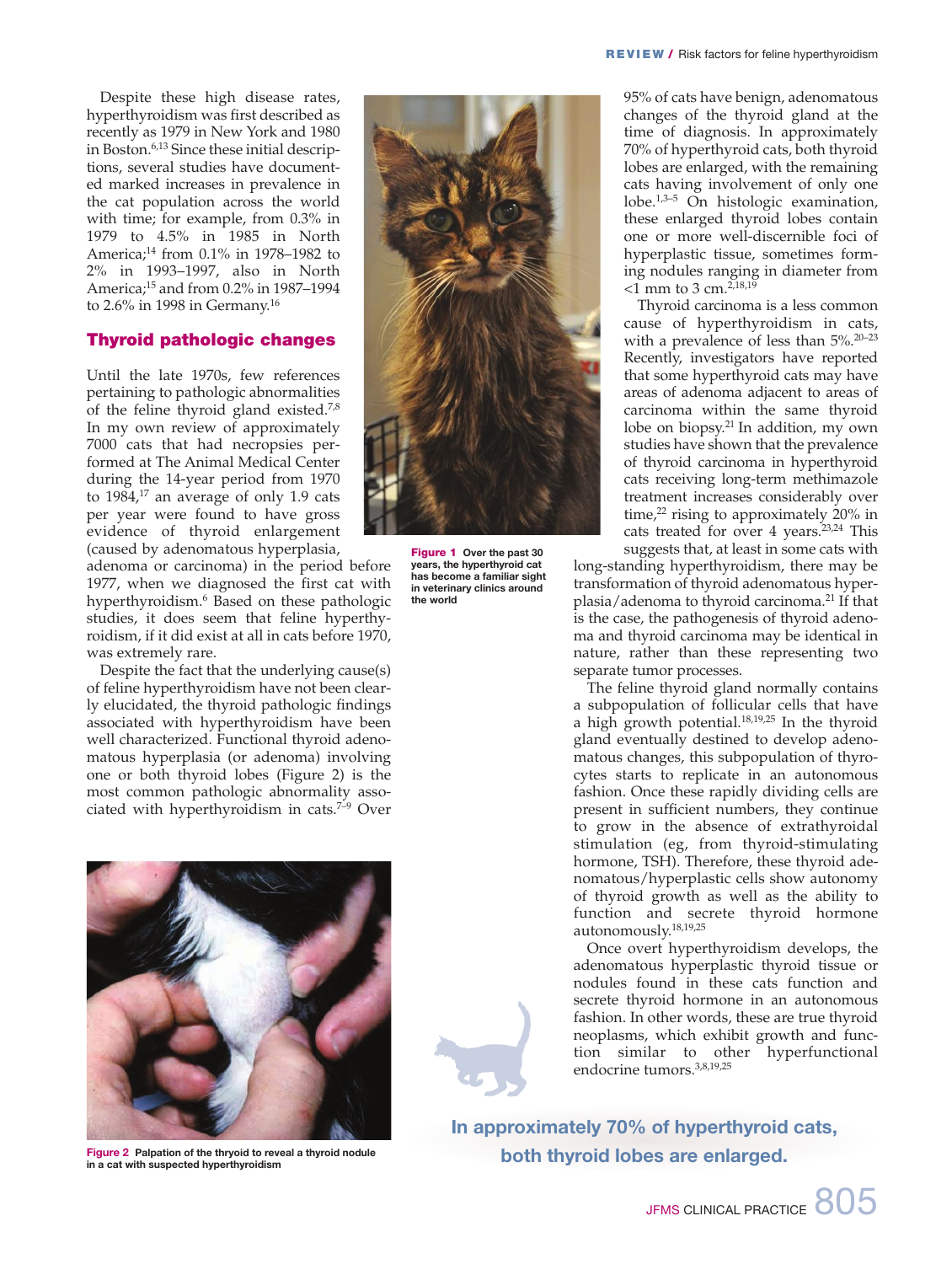# **Why do feline thyroid tumors develop in the first place?**

Several epidemiologic studies have attempted to identify potential risk factors for feline hyperthyroidism, but a single dominant factor has not yet been isolated. The most likely candidate risk factors fall into two broad categories:

- ✜ Nutritional deficiencies or excesses in cat food, leading to metabolic thyroid dysfunction;
- ✜ Thyroid-disrupting compounds present in the environment, drinking water or diet that interfere with thyroid hormone control pathways and lead to thyroid gland pathology and dysfunction.

# **Nutritional deficiencies or excesses**

The feeding of commercially prepared cat foods is one leading candidate as a major risk factor for development of thyroid pathology and hyperthyroidism in cats.

In support of this statement, all epidemiologic studies reported to date have identified that feeding an increased proportion of canned cat food in the diet is a risk factor for developing hyperthyroidism.14,15,26–31 One of these studies suggested that particular flavors of canned food (fish, liver and giblets) may be involved, 27 and another incriminated cans with plastic linings in easy-open (pop-top) lids, <sup>15</sup> which may contain the thyroid disruptor chemical bisphe-

**Several epidemiologic studies have attempted to identify potential risk factors for feline hyperthyroidism, but a single dominant factor has not yet been isolated.**



nol A (BPA, see later). Soy isoflavones, wellknown goitrogens, are also present in most dry cat foods. 32,33 Finally, iodine excess or deficiency certainly may play a role in the increased risk associated with eating more commercially prepared cat food. 3,28,34

# **Soy isoflavones**

Polyphenolic soy isoflavones, namely genistein and daidzein, are commonly used as dietary supplements and as a low-cost source of protein, despite the negative effects of soy isoflavones on the pituitary–thyroid axis having been well described in both human subjects and experimental animals. Studies in rats revealed a clear cause–effect relationship between soy consumption and goitrogenesis.35,36 Hypothyroidism and goiter have also been well characterized in infants fed non-iodized soy-based formula.37–39

Experimental evidence for goiter formation in cats fed high amounts of soy isoflavones has not been reported. However, soy isoflavones, in particular genistein and daidzein, were identified in 60–75% of the cat foods tested in two studies.<sup>32,33</sup> Virtually all dry and semi-moist foods containing soy protein have high isoflavone content, adequate to interfere with thyroid function and decrease the synthesis of thyroid hormones. Although a higher percentage of dry diets contain measurable isoflavones, these compounds are also found in about 60% of moist cat diets.<sup>33</sup>



# **Figure 3: Thyroid hormone regulation, action and metabolism**

- ✜ Thyroid hormone production is regulated
- by TSH secretion from the pituitary

✜ TSH binds to the thyroid gland where it increases the uptake of iodine by stimulating the sodium–iodine symporter protein (ie, iodine pump), as well as the production of thyroid peroxidase, thyroglobulin, and  $T<sub>4</sub>$  and  $T<sub>3</sub>$ 

✜ Once in the bloodstream, most thyroid hormones circulate bound to thyroid hormone binding proteins  $\triangle$  In brain and peripheral tissues,  $T_4$  and  $T_3$  must first cross the plasma membrane of the target cell  $\triangle$  Once inside the cell,  $T<sub>4</sub>$  is converted to  $T<sub>5</sub>$  by deiodinases, and  $T_3$  then binds to nuclear thyroid receptors that act as signal transducers to initiate intranuclear changes in cell metabolism

#### **Key**

**NIS = sodium–iodine symporter (iodine pump) TPO = thyroid peroxidase THT = thyroid hormone transporter THBPs = thyroid hormone binding proteins DIO = deiodinase THR = thyroid hormone receptor TSH = thyroid-stimulating hormone**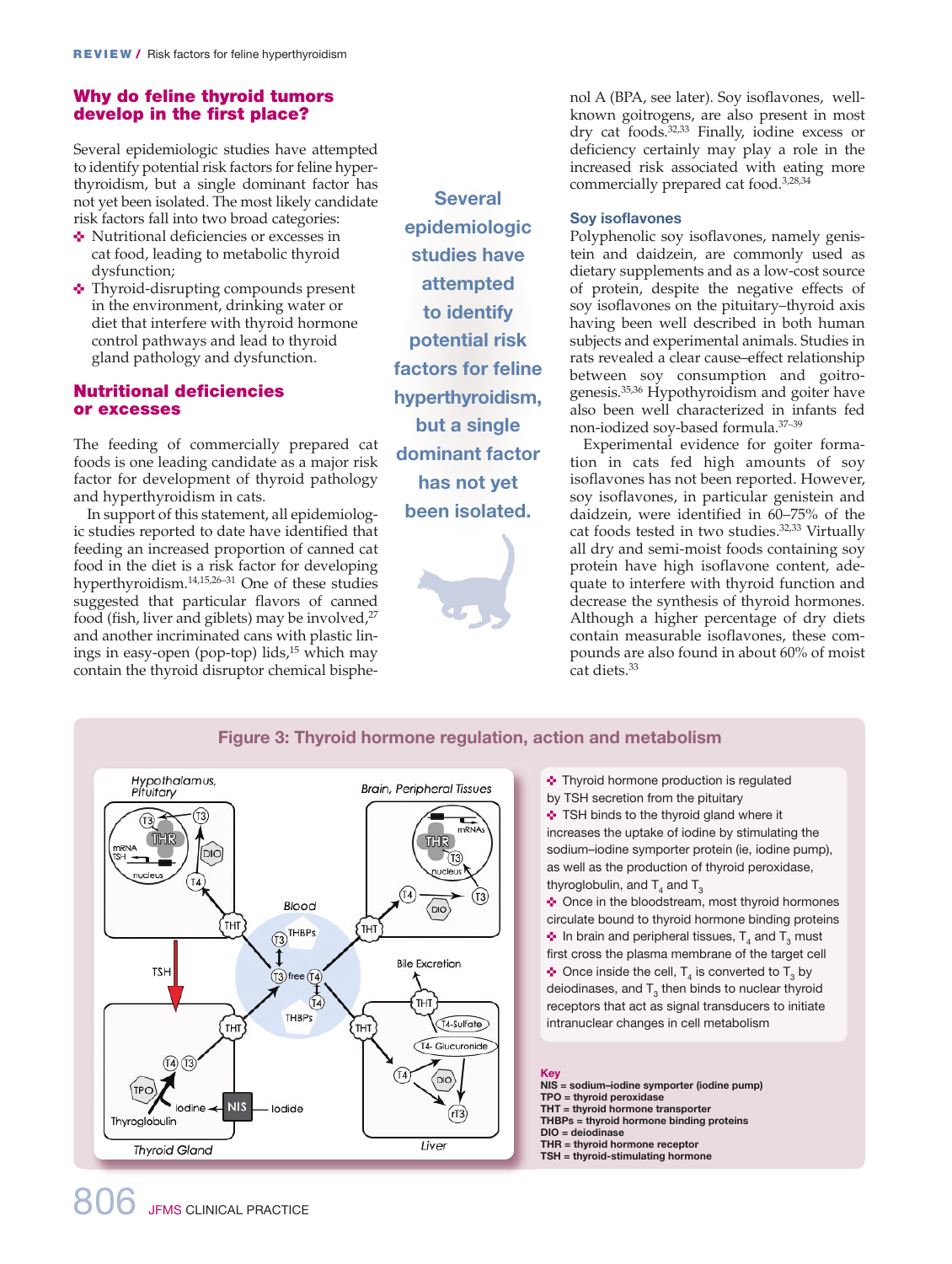There are at least two different levels at which soy isoflavones can interact with the thyroid hormone system to lead to goiter and hypothyroidism.39–41 Firstly, soy isoflavones inhibit the activity of thyroid peroxidase,  $40-42$ a key enzyme in the synthesis of thyroid hormones, which liberates iodine for addition onto thyroglobulin for production of  $T_4$  and  $T_3$ (Figure 3 and Table 1). They also inhibit 5' deiodinase activity, the enzyme that converts total  $T_4$  into the biologically active  $T_3$ .<sup>42</sup> By blocking the production of thyroid hormones, pituitary TSH secretion would be increased, leading to thyroid hyperplasia and possibly goiter (Figure 4). With increased numbers of hyperplastic cells, serum  $T<sub>4</sub>$  and  $T<sub>3</sub>$  concentrations may normalize.

Only a single short-term feeding study has evaluated the effects of dietary soy intake on thyroid function in the cat. $43$  In that study, young, clinically normal cats were randomly assigned to receive either a soy or soy-free diet for 3 months each in a crossover design. Compared with the cats eating the soy-free diet, cats fed the soy diet had slightly (but significantly) higher serum  $T<sub>4</sub>$  and free  $T<sub>4</sub>$  concentrations. Serum  $T<sub>3</sub>$  values were unchanged, but the  $T_3$ /free  $T_4$  ratio was significantly lower in cats that received the soy diet. These results indicate that short-term feeding of soy to normal cats has a measurable, although modest, effect on thyroid hormone homeostasis in cats. An increase in  $T<sub>4</sub>$  concentration relative to  $T<sub>3</sub>$  concentration may result from inhibition of 5'-deiodinase, as described

| Table 1 | Effects and mechanism of action of iodine deficiency |  |
|---------|------------------------------------------------------|--|
|         | and thyroid hormone disruptors                       |  |

|                                                                   | <b>Mechanism</b>                                               | <b>Effects</b>                                                                                                                                        | Site(s) of action                                   |
|-------------------------------------------------------------------|----------------------------------------------------------------|-------------------------------------------------------------------------------------------------------------------------------------------------------|-----------------------------------------------------|
| <b>lodine deficiency</b>                                          | lodine needed as<br>substrate for thyroid<br>hormone synthesis | Decreased synthesis<br>of $T_4$ and $T_3$ , high TSH                                                                                                  | Thyroid gland                                       |
| <b>Soy isoflavones</b><br><b>Herbicides</b><br><b>Methimazole</b> | Inhibition of thyroid<br>peroxidase in thyroid<br>follicles    | Decreased synthesis<br>of $T_4$ and $T_3$ , high TSH                                                                                                  | Thyroid gland                                       |
| <b>PCBs</b><br><b>Flame retardants</b><br><b>Phthalates</b>       | Competitive binding<br>to thyroid hormone<br>binding protein   | Decreased thyroid<br>hormone delivery to<br>brain                                                                                                     | <b>Bloodstream</b>                                  |
| <b>PBDEs</b>                                                      | Altered transport<br>across cell<br>membrane                   | Increased biliary<br>elimination of thyroid<br>hormones                                                                                               | Liver                                               |
| FD&C red dye #3<br><b>PCBs</b><br><b>Selenium deficiency</b>      | Inhibition of<br>deiodinase activity                           | Decreased peripheral<br>$T2$ synthesis                                                                                                                | Peripheral<br>tissues (kidney<br>and liver)         |
| <b>BPA</b><br><b>PBDEs</b><br><b>PCBs</b>                         | Thyroid receptor<br>antagonist                                 | Altered binding of T <sub>2</sub><br>to thyroid hormone<br>receptor, with altered<br>activation of thyroid<br>hormone-dependent<br>gene transcription | Brain,<br>pituitary gland,<br>peripheral<br>tissues |
| <b>Pesticides</b><br><b>PCBs</b>                                  | Inhibition of TSH<br>receptor                                  | Decreased production Pituitary gland<br>of $T_4$ and $T_3$                                                                                            |                                                     |

PCBs = polychorinated biphenyls, PBDEs = polybrominated diphenyl ethers, BPA = bisphenol A, TSH = thyroid-stimulating hormone

> above. Despite maintaining these normal thyroid hormone values, detectable urinary concentrations of the isoflavone, genistein, were found in 10/18 cats in the study, suggesting that cats may have clinically significant body burdens of this goitrogen.<sup>43</sup>

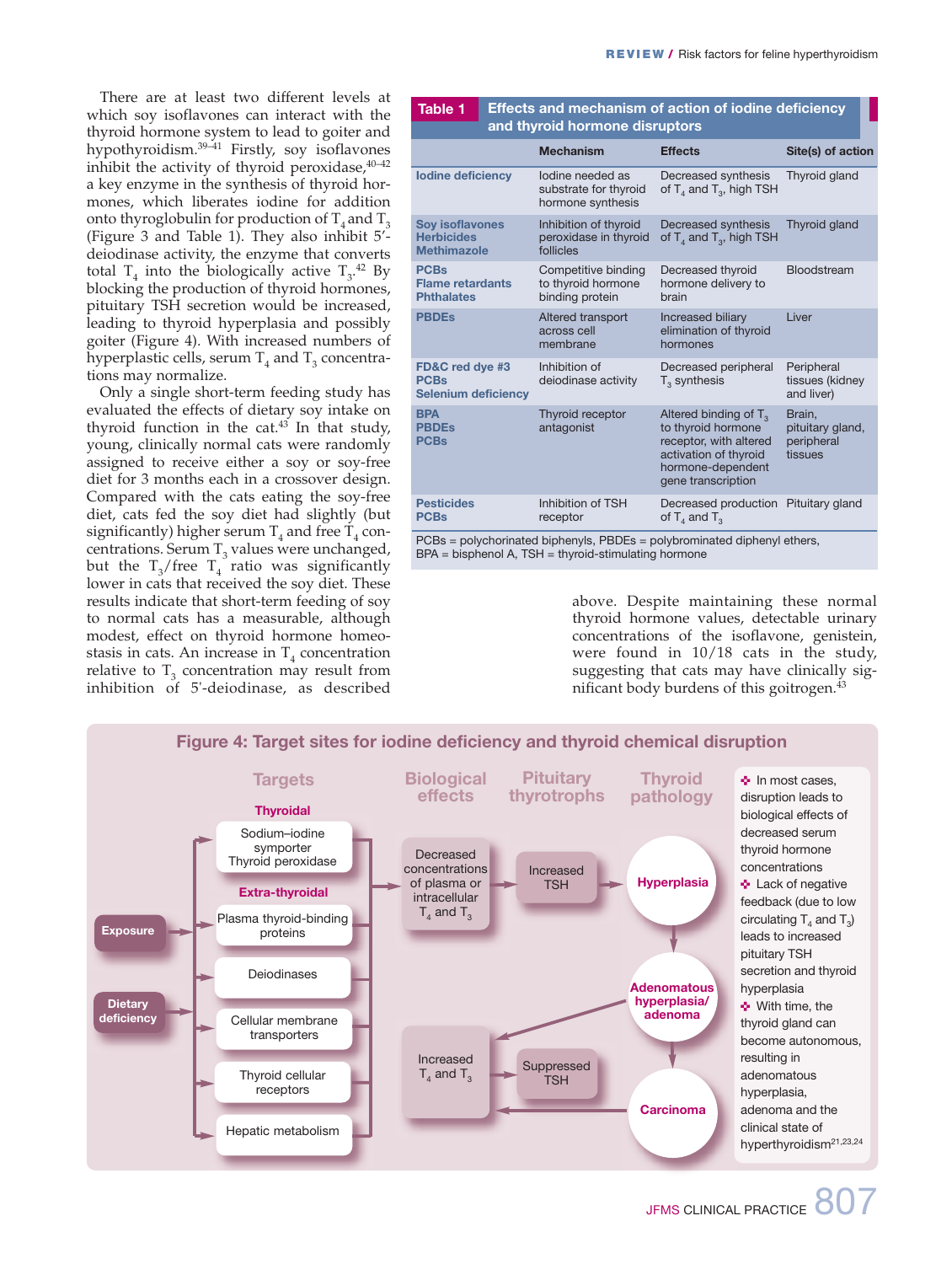So do cats handle soy isoflavones differently than humans or rats? Obviously, further long-term feeding studies with soy need to be undertaken, especially in older cats prone to developing hyperthyroidism. Of interest are studies in rats that demonstrate that feeding large amounts of soy isoflavones has little demonstrable effect on thyroid function, despite significant inactivation of the thyroid peroxidase enzyme. However, in the presence of iodine deficiency, feeding soy will readily inhibit thyroid hormone secretion and induce goiter and even thyroid carcinomatous changes. 35,36,41,44 In other words, iodine deficiency greatly increases soy's antithyroid effects, whereas iodine supplementation is protective. Stated another way, soy can cause goiter, but only in animals or humans consuming diets that are only relatively deficient in iodine, or in those who are otherwise predisposed to developing goiter because of exposure to other goitrogenic agents.

This suggests that cats, like man and rats, certainly might develop goiter and hypothyroidism on high amounts of soy when concurrently being fed a low iodine diet or being exposed to other goitrogens through their food, water or environment. Given the trend to lower iodine levels in cat food over the past two decades (see later), $34$  could marginal iodine deficiency combined with the feeding of soy isoflavones be contributing to the rising trend in hyperthyroid cases that we have been seeing?

**Iodine deficiency greatly increases soy's antithyroid effects.**

**Wide swings in iodine intake over time may contribute to the development of thyroid disease in cats.**

### **Dietary iodine**

Iodine is a trace element that is naturally present in some foods, added to others, and available as a dietary supplement.45 Iodine is an essential component of the thyroid hormones;  $T<sub>4</sub>$  contains four iodine atoms per molecule, whereas  $T_3$  contains three. Iodine may perform other physiologic functions in the body as well. For example, iodine has antioxidant and anti-inflammatory properties and can enhance immune function (ie, shows antibacterial, antiviral and antifungal effects) in humans.45,46 Iodine may also help prevent some cancers (especially breast, gastric and thyroid cancer) and supplementation might have a beneficial effect in human patients suffering from mammary dysplasia and fibrocystic breast disease.45,47

Because of the clear association between diet and hyperthyroidism, several studies have attempted to implicate iodine in the cause or progression of feline hyperthyroidism. The iodine content of cat food is extremely variable, both among cat food manufacturers as well as among cat foods produced by the same manufacturer. However, a tendency towards lower amounts of added iodine has occurred over the past 30 years, as the recommended dietary iodine requirements in cats have changed (see box).<sup>34</sup>

#### **Could iodine deficiency be contributing?**

Iodine deficiency is a known cause of thyroid hyperplasia and goiter in man and animals, including cats.46,47,55–58 Iodine is a key element in

# **C hangin g iodin e r e commendations**

**In the mid-1980s, shortly after hyperthyroidism was first reported, most commercial cat diets were found to contain very high amounts of iodine, often up to 10 times the recommended level.48 Subsequently, the recommendations for iodine supplementation of cat food diets were lowered,49 apparently because of the concern that iodine may contribute to the development of hyperthyroidism.**

**A study in the early 1990s reported that only 10% of cat foods tested had iodine concentrations that exceeded the upper limit of recommended iodine concentrations, whereas about 25% of the foods had iodine concentrations that were below**

**the level of detection.50 In that study, the widest variation in iodine content was in canned food, with dry food diets showing less variation.**

**Similar marked variation in iodine levels among cat foods was reported in another study of commercial foods in 2002, with the iodine content of foods tested varying 30-fold.51** **Again, however, the average iodine content of commercial cat foods was lower than it had been in the 1980s.**

**Thus, between the 1980s and early 2000s, iodine concentrations appeared to range between non-detectable and extremely high levels in a variety of canned foods. Large variations in iodine concentration among cat foods**

> **may reflect the widely different iodine concentrations of ingredients used (eg, glandular tissue, fish), as well as the amounts of iodine added to the foods by the different manufacturers.34**

> **The role that iodine plays in the development of hyper-**

**thyroidism remains unclear, but it can be postulated that wide swings in iodine intake over time may contribute to the development of thyroid disease in cats. 52–54 It is also possible that some cats will be consistently fed a low iodine diet, which would predispose to thyroid hyperplasia and goiter.54,55**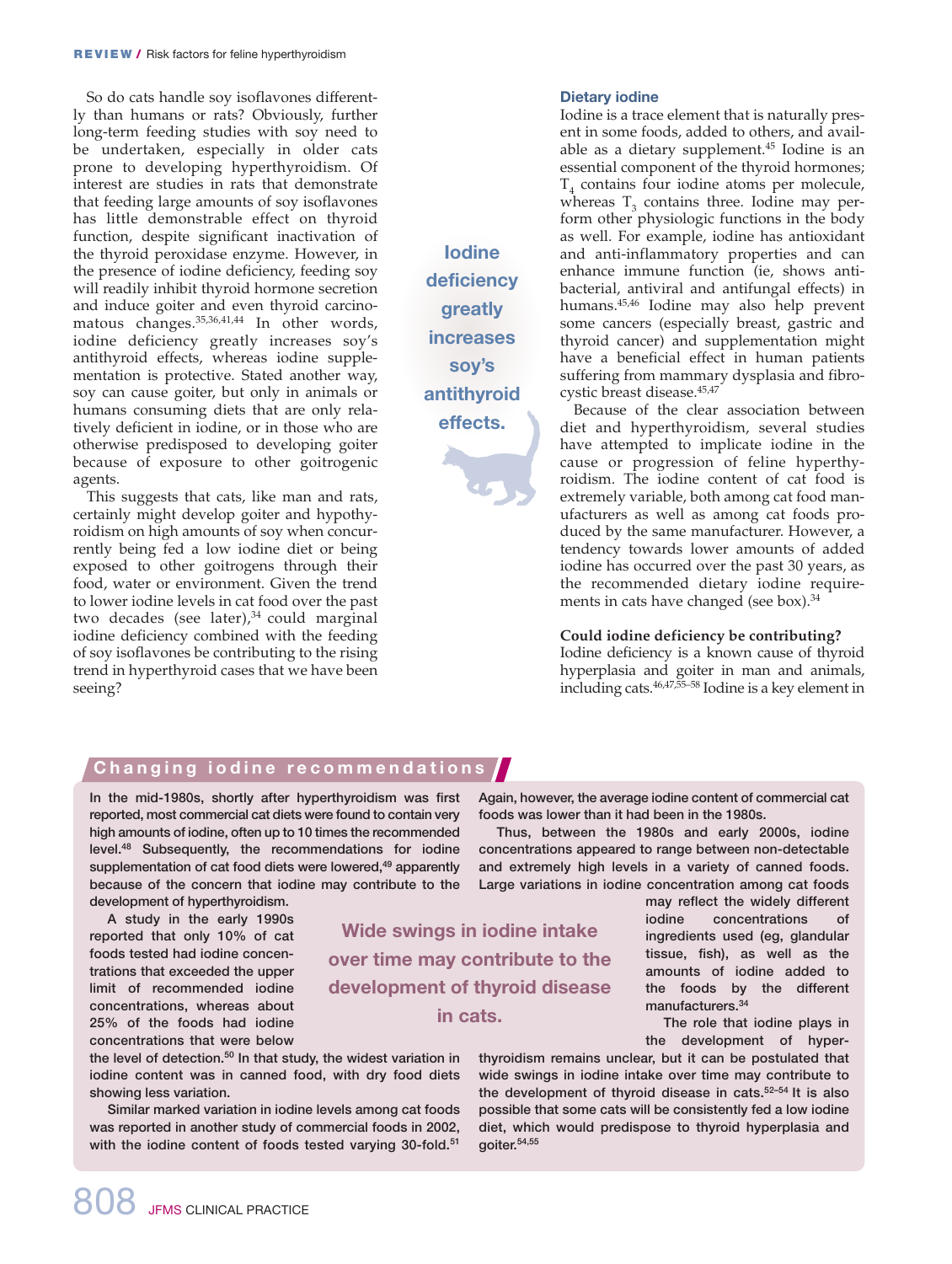the synthesis of thyroid hormones.<sup>46,57</sup> As a consequence, inadequate iodine intake leads to low circulating thyroid hormone concentrations, which spurs the pituitary gland to increase its secretion of TSH (Figure 3). Persistently high circulating TSH concentrations will lead to thyroid hyperplasia and possibly goiter (Figure 4).55,56 It is possible that, with enough time and continued stimulation, the hyperplastic thyrocytes become autonomous, leading to adenomatous hyperplasia and then to thyroid adenoma. As these tumors continue to grow and function independently of TSH control, hyperthyroidism would ensue, leading to suppression of pituitary TSH secretion (Figure 4). In some cats, transformation of adenomatous hyperplasia/adenoma to thyroid carcinoma may occur. 21,24

So, based on the trend towards lower iodine levels in cat food over the past two decades, could iodine deficiency be contributing to the surge in hyperthyroid cases that we are seeing? In support of that reasoning, a recent case control study reported that cats consuming commercial foods which were relatively deficient in iodine were more than four times as likely to develop hyperthyroidism compared with cats that ate iodine-supplemented foods.<sup>28</sup>

In another study supporting the possible role of iodine deficiency in the pathogenesis of this disease, hyperthyroid cats showed a subnormal urinary iodine excretion. Following successful treatment for hyperthyroidism, urinary iodine excretion in these cats increased into the normal range.<sup>59</sup> If the low urinary iodine concentrations in these hyperthyroid cats reflected low iodine intake while the disease was developing, inadequate iodine intake may be a risk factor for hyperthyroidism.

#### **What about potential combined effects?**

It is difficult to envisage how deficiency, excess or wide fluctuations in iodine intake would be solely responsible for the thyroid adenomatous changes and the development of hyperthyroidism in cats. However, most, if not all, hyperthyroid cats are also exposed to other goitrogens (eg, soy isoflavones) or thyroid disruptors in the water, diet or environment (eg, BPA) throughout their lifetime. In addition, concurrent deficiencies of other micronutrients such as iron, selenium, vitamin A and zinc can exacerbate the goitrogenic effects of mild iodine deficiency.<sup>60,61</sup>

Thus, iodine deficiency may act together with these other nutrient deficiencies or goitrogens (or both) in a synergistic or cooperative manner to affect multiple sites of thyroid hormone metabolism or action (Figures 3 and 4). Over many months to years, this could lead to the adenomatous thyroid changes characteristic of hyperthyroidism.

#### **Dietary selenium**

Selenium is an essential trace mineral that is incorporated into proteins to make selenoproteins, which are important antioxidant enzymes and play a role in immune and thyroid function.62 Like iodine, the content of selenium in foods depends on the mineral content of the soil where plants are grown or animals are raised. Animals that eat grains or plants that were grown in selenium-rich soil have higher levels of selenium in their muscle.

Like iodine, selenium plays an important role in the regulation of thyroid metabolism in many species, including the cat. Selenium is incorporated as selenocysteine in thyroid deiodinase, the enzyme that converts  $T_4$  to  $T_3$ peripherally.62,63 Hence, a deficiency of selenium may impair thyroid function and promote hypothyroidism. In accord with that, humans living in countries where the soil is poor in selenium show an increased prevalence of both hypothyroidism and thyroid nodule formation.<sup>6</sup>

In cats fed a low selenium diet, plasma total  $T_4$  concentrations increased significantly, whereas total  $T<sub>2</sub>$  decreased.<sup>65</sup> These results suggest that the type I deiodinase enzyme in cats is a selenoprotein, similar to the situation in humans.65

In another study,<sup>66</sup> whole blood and plasma selenium concentrations in cats living in regions with a high incidence of hyperthyroidism as well as regions in which the disease is less commonly reported were analyzed. The investigators found no difference in selenium concentrations among the cats in the differing regions. However, all cats had plasma concentrations of selenium that were approximately five times higher than values reported in either rats or humans.<sup>66</sup> The reason for the high levels of selenium in these cats is unclear, but it is known that most cat foods contain relatively high amounts of selenium, which may contribute to the high circulating levels in this species.<sup>48,67</sup>

Like iodine, however, selenium status alone does not correlate with the development of hyperthyroidism in cats, but it may again play an additive and/or synergistic role in the development of this disease, especially in cats that are deficient in this trace mineral. Additional studies need to be undertaken to better define the role of selenium in the development of hyperthyroidism in cats.



**Iodine deficiency may act together with other nutrient deficiencies and/or goitrogens to affect multiple sites of thyroid hormone metabolism or action.**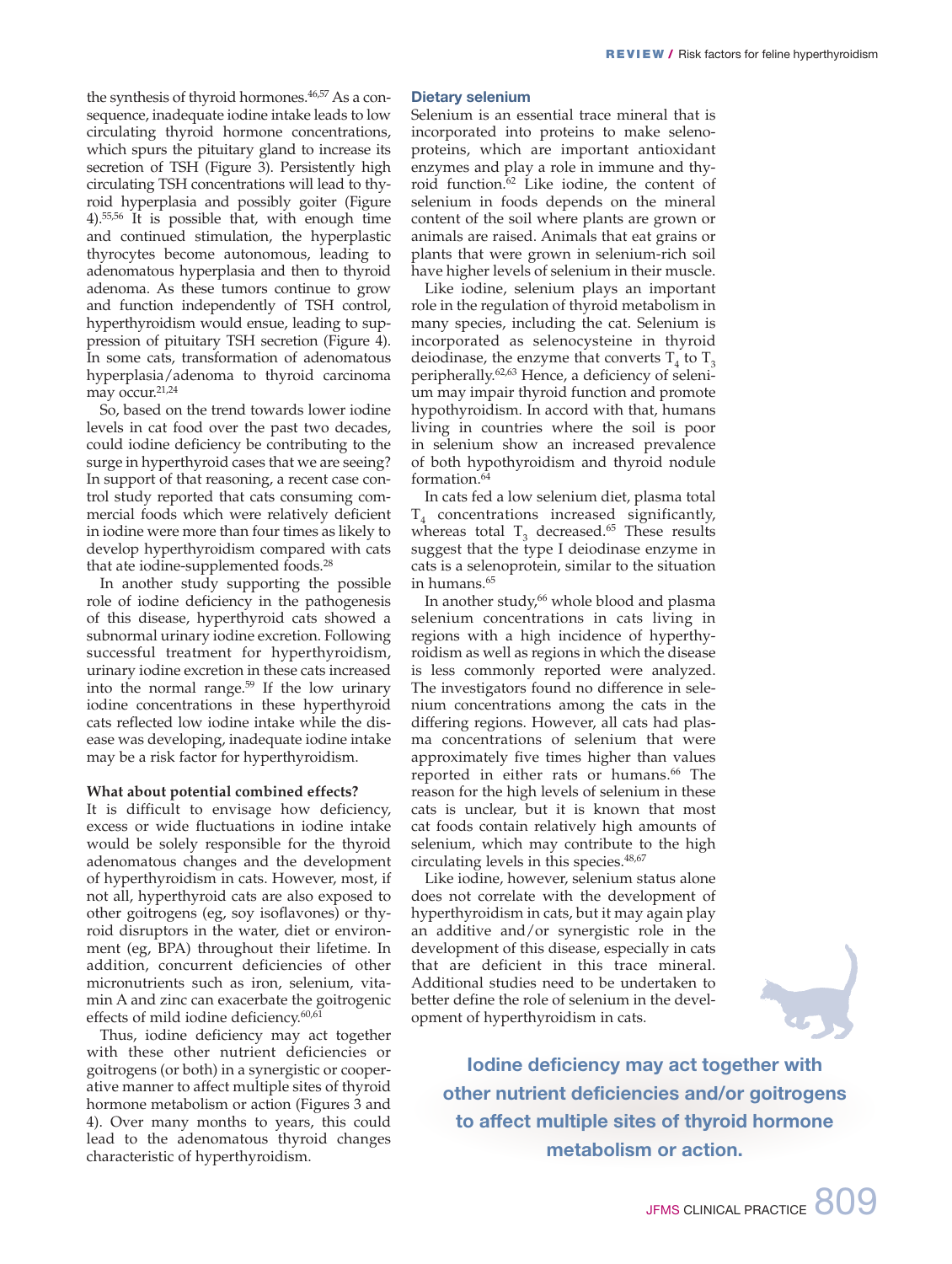# **Thyroid-disrupting compounds in the environment, drinking water or diet**

Thyroid disruptors can target many of the sites of thyroid hormone regulation or metabolism (Figures 3 and 4).<sup>68–70</sup> The complex system of iodine uptake and thyroid hormone production, as well as plasma thyroid hormone transport,  $T_4$  to  $T_3$  conversion, cellular thyroid hormone uptake, cell receptor activation or hormone degradation can all be affected by thyroid disruptors (Table 1).

#### **Bisphenol A**

BPA is a key building block of the epoxy resins commonly used for lining the interior of metal cans.71–73 This thin epoxy coating helps prevent corrosion of the can and makes it possible for food products to maintain their quality and taste, while extending shelf life. BPA is also commonly added to hard polycarbonate plastics (eg, baby bottles, water bottles and food storage containers) in order to give shape and durability (impact resistance). Annually, billions of pounds of BPA are produced and over 100 tons are released into the atmosphere worldwide.73 BPA has been found in food, drinks, indoor and outdoor air, floor dust and soil.71,72

BPA is a chemical of concern because it is an endocrine disruptor and has been associated with various adverse health effects, including thyroid dysfunction.68–70,74 Some of the toxic effects of BPA on thyroid function may derive from its structural similarity to thyroid hormones (Figure 5).

Exposure to BPA is thought to occur primarily through ingestion.71 It is well established that residual BPA monomer migrates into can contents during processing and storage,75,76 and evidence of BPA contamination of canned foods for human use has been widely report-

ed.72,75–77 Similarly, in two studies evaluating pet foods, most of the dog and cat foods were found to contain measurable levels of BPA;77,78 in one of the studies, it was confirmed that the BPA in the food had originated from the can coating.78

One large study of control and hyperthyroid cats demonstrated an association between hyperthyroidism and cats fed food from 'pop-top' cans.29 Results of that study suggested that, overall, consumption of pop-top canned food at various times throughout a cat's life was associated with greater risk of developing hyperthyroidism. In female cats, increased risk was associated with consumption of food packaged in pop-top cans or in thyroxine (T<sub>4</sub>) and **triiodothyronine (T3)**

**Figure 5 Chemical structure of bisphenol A (BPA),**



**There is ample evidence in both experimental animal models and humans that exposure to BPA**

**has negative health consequences.**

combinations of pop-top and non-pop-top cans. In male cats, increased risk was associated with consumption of food packaged in pop-top cans alone. Although these investigators suggested that the lids of pop-top cans are more likely to be lined with BPA-containing epoxy resins, it appears that most cans (even those requiring a can opener) are coated with BPA.72,75–78 Taken together, it would seem that feeding canned cat food may pose a greater risk than feeding food from pouches or sachets.

Blood or tissue levels of BPA have not yet been measured in cats, but lifelong, daily exposure to even the relatively low levels of this chemical found in commercial canned cat foods could result in potentially harmful effects.79,80 There is ample evidence in both experimental animal models and humans that low-dose exposure to BPA has negative health consequences (eg, diabetes mellitus, heart disease, liver toxicity, thyroid dysfunction, infertility and other reproductive problems).<sup>71,81-84</sup>

In rats, ingested BPA is eliminated primarily via hepatic glucuronidation, $85$  a process that is known to be greatly reduced in cats as compared with other species.<sup>86,87</sup> The domestic cat is exquisitely sensitive to the adverse effects of many drugs and toxins that require glucuronidation before elimination.86,87 If ingested BPA is eliminated via glucuronidation, as in other species, the slower clearance rate could lead to higher-than-expected blood and tissue levels of BPA in cats.15

Chronic exposure to BPA may affect thyroid signaling through a number of potential

mechanisms.73,80,88,89 BPA has been shown to directly bind to the thyroid hormone receptor as well as acting to disrupt thyroid hormone action within cells by competitively displacing  $T<sub>3</sub>$ from the receptor, thus suppressing activation of transcription of thyroid hormone-regulated genes. By acting as a thyroid hormone receptor antagonist, BPA might work at the pituitary level to increase circulating TSH concentrations (Figure 3 and Table 1). Again, this could lead to thyroid hyperplasia and goiter formation in susceptible cats (Figure 4). In addition, like other goitrogenic agents, the effects of BPA may be potentiated by the presence of concurrent iodine deficiency.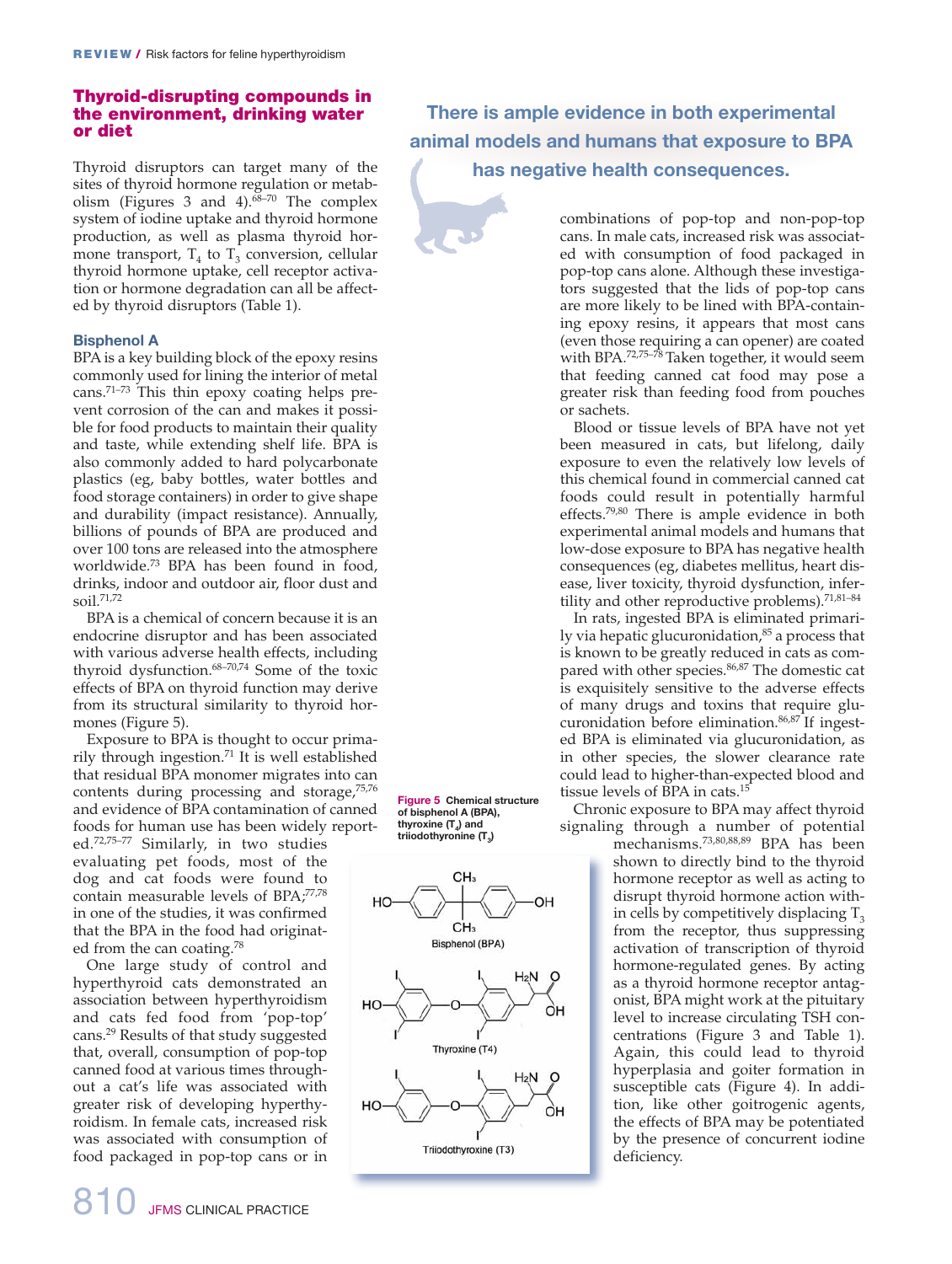#### **Polybrominated diphenyl ethers**

Polybrominated diphenyl ethers (PBDEs) are synthetic brominated compounds that are used as flame retardants in a variety of consumer products such as electronics, furniture and textiles, as well as construction materials.68–70,90,91 The chemical structure and properties of PBDEs are similar to those of polychlorinated biphenyls (PCBs), which were banned in the United States in the late  $1970s.^{90,91}$ 

Like PCBs in the past, PBDEs have become ubiquitous persistent organic pollutants; they bioaccumulate in the environment, biomagnify up the food chain, and have been detected in signifi-

cant amounts in animals as well as humans.<sup>90-94</sup> Over the past 30 years, PBDEs have become major global contaminants, and have been detected in human adipose tissue, serum and breast milk samples collected in Asia, Europe, North America, Oceania and the Arctic.<sup>90-94</sup> Exposure occurs principally through the diet (PBDEs are present in food, milk and water) and the indoor environment (in particular dust).95

Like PCBs, some of the toxic effects of PBDEs may derive from their structural similarity to thyroid hormones (Figure 6). 90,91 In both man and experimental animals, PBDEs clearly disrupt thyroid hormone metabolism. Studies performed in rats and mice report that exposure to PBDEs lowers free and total  $T<sub>4</sub>$ concentrations in a dose-dependent manner; PBDE exposure generally did not affect circulating TSH concentrations in these animals.96–98 In contrast, epidemiologic studies in humans suggest that higher exposure to PBDEs reduces serum TSH values and may increase serum  $T_4$  concentrations.<sup>95,99–101</sup>

Given, therefore, that PBDEs are known thyroid disruptors, these chemicals may play a role in the pathogenesis of thyroid tumors and hyperthyroidism in cats. In support of this hypothesis is the fact that major PBDE production began just before hyperthyroidism was first reported in 1979.6,90,91 In one US study designed to determine whether body burdens of PBDEs in hyperthyroid cats were greater than those of non-hyperthyroid cats, serum samples were collected from 11 hyperthyroid and 12 euthyroid house cats for PBDE measurement.102 A spectrum of PBDE congeners was detected in all cats, with overall PBDE levels in cats being 20- to 100-fold greater than median levels in US adults. However, due to high variability within each group, no association was detected between hyperthyroid cats and serum PBDE levels.<sup>102</sup>

In a follow-up study, $103$  investigators measured PBDEs, PCBs and organochlorinated pesticides (OCPs) in serum samples from 26



**Figure 6 Chemical structure of PBDEs, PCBs and** thyroxine (T<sub>4</sub>). The similarity **of PBDEs and PCBs to thyroid hormones may underlie the chemicals' toxicity. All of the compounds consist of two six-carbon rings decorated with halogens. Bromine attaches to the carbon rings of PBDEs, chlorine to those of PCBs, and iodine to those of thyroid hormone. In PBDEs, an atom of oxygen bridges the rings, whereas the rings of PCBs and thyroid hormones are linked by carbon–carbon bonds**



**PBDEs have become ubiquitous persistent organic pollutants; they biomagnify up the food chain, and have been detected in significant amounts in animals as well as humans.**

California household cats (16 hyperthyroid and 10 euthyroid cats). Results indicated that both groups of cats had extremely high serum PBDE levels, with values that were approximately 50 times higher than levels in human residents living in California. PBDE congener patterns in these cats resembled patterns found in house dust, similar to findings in human patients.<sup>95,103</sup> These results suggested that house dust, rather than diet, is the most likely route of exposure to PBDEs in the cats.

In a study of 138 pet cats in Sweden, investigators found that both euthyroid and hyperthyroid cats had high serum

PBDEs, at concentrations about 50 times higher than in the general Swedish human population.104 Like the US cats, no association between PBDE levels and hyperthyroid status of the Swedish cats was found. The overall distribution of PBDEs in cat serum was again similar to the patterns found in dust samples. However, Swedish and American cats did have slightly different PBDE congener patterns, probably due to the fact that some of the frequently identified PBDEs in the US cats had been banned by the EU in 2004.<sup>104</sup>

In a second Swedish study of 30 hyperthyroid cats, which was designed to identify the most prominent PBDE metabolites in cat serum, investigators found that cats appear to metabolize PBDEs differently to other species thus far studied.105 In humans and rats, transformation of PBDEs to hydroxylated metabolites (OH-PBDEs) is a major route of elimination; in contrast, hyperthyroid cats had low serum levels of hydroxylated PBDE metabolites, suggesting that cats metabolize PBDEs much slower and/or differently.

In a very recent study from the University of Illinois, investigators measured serum PBDE in 62 client-owned cats (21 euthyroid and 41 hyperthyroid house cats), as well as 10 feral cats.106 Although no difference in serum PBDE concentrations was detected between the two groups of house cats, serum PBDE concentrations in the feral cats were significantly lower than in either of the groups of client-owned cats, suggesting that the home environment was the source of their exposure.<sup>106</sup>

The same investigators next evaluated dust samples for PBDE and found significantly higher PBDEs in dust from homes of hyperthyroid cats, compared with homes of euthyroid cats. A significant correlation was also found between dust PBDE levels and serum total  $T_4$  concentration in the cats.106 Estimates of PBDE exposure calculated from canned cat food and dust data strongly suggest that domestic cats are primarily exposed through ingestion of household dust,100 similar to previous findings.102,103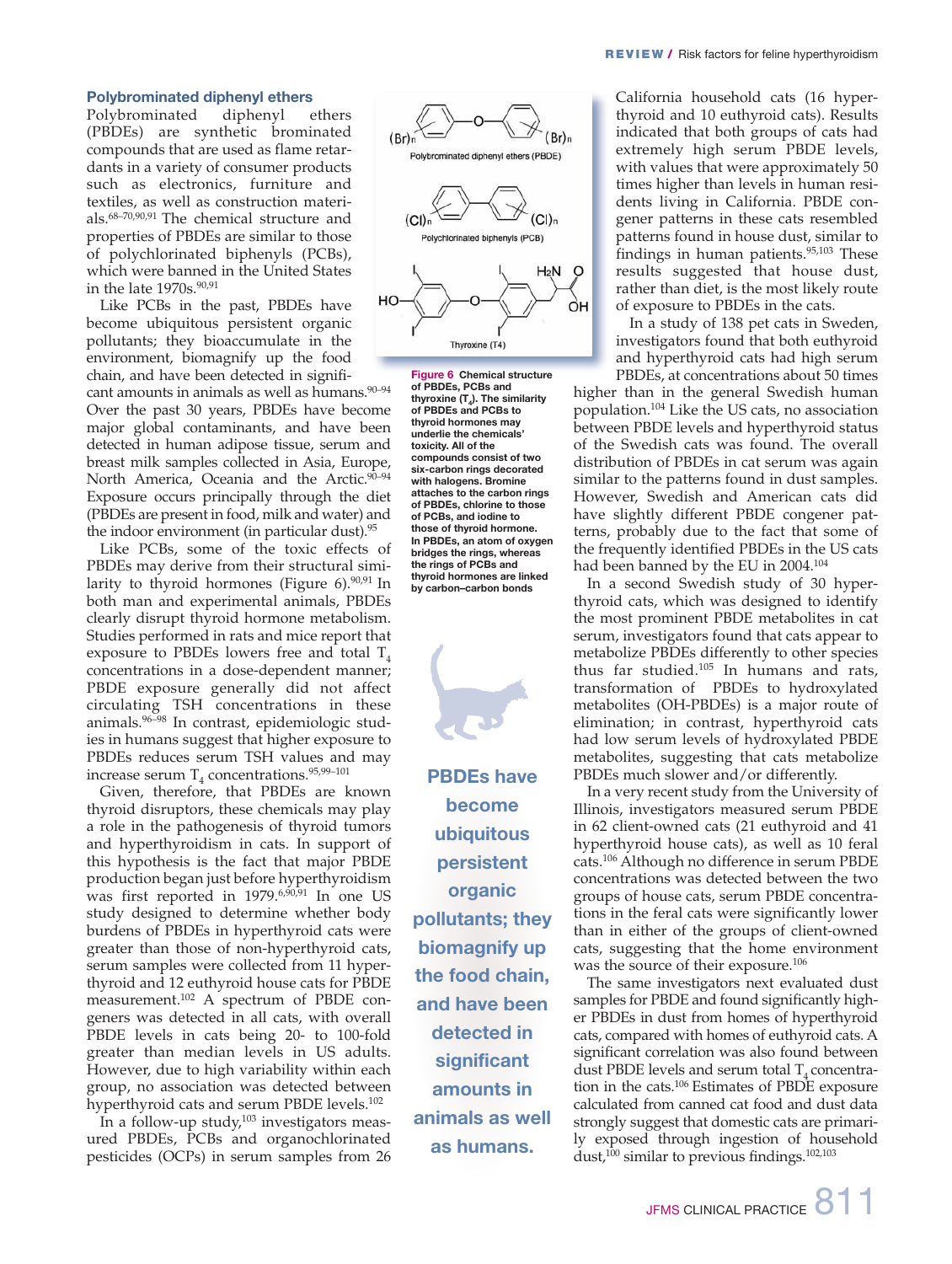Overall, these studies show that cats can be highly exposed to PBDEs, presumably through ingestion of household dust during their normal grooming behavior.<sup>102-104,106</sup> These findings also provide compelling evidence for the possible role of PBDEs in the development of thyroid tumors and hyperthyroidism in cats. **Overall, the published literature suggests that there are numerous nutritional and environmental factors that may be involved in the pathogenesis of hyperthyroidism in cats. Given the variety of abnormalities and associations described, it is likely more than**

Additional investigation into the role of PBDEs in the development of hyperthyroidism in cats is certainly warranted. If PBDEs play a role in hyperplasia leading to thyroid autonomy, they apparently do not do so by markedly increasing TSH. <sup>106</sup> However, as PBDEs have been demonstrated to bind to **one factor is contributing to the development and pathogenesis of hyperthyroidism in cats. Continuous, lifelong exposure of the cat to environmental thyroid disruptor chemicals or goitrogens in food or water, acting together in an additive or synergistic manner to affect multiple sites of thyroid hormone metabolism or**

thyroid hormone receptors, $91,107$  it is plausible that they may act on the pituitary thyroid nuclear receptors and/or at an earlier, potentially developmental, time point (Figure 3 and Table 1).

#### **Environmental pesticides or herbicides**

Exposure to environmental chemicals (eg, pesticides, herbicides) is known to induce thyroid abnormalities in other species (Table  $1$ ),  $68-70$ and chemicals applied directly to a cat (topical flea control products) or to the cat's environment have been associated with increased risk of developing hyperthyroidism.3,14,25,26 None of these studies, however, was able to identify a specific flea product or component associated with the risk.

#### **Other goitrogens or thyroid disruptors**

In addition to the above, there are many other goitrogenic materials (eg, perchlorates, PCBs, resorcinol, dioxins, fluoride, FD&C red dye #3) that cats may be exposed to through their diet, drinking water or the environment that could contribute to the development of thyroid adenomatous hyperplasia and hyperthyroidism. 68–70,108,109 In support of this, endocrine disruptors such as heavy metals (eg, mercury) and chlorinated hydrocarbons (eg, polyvinyl chloride, PVC) have been reported as contaminants in commercial canned cat foods.<sup>48,110-112</sup>

Such agents generally cause goiter by acting directly on the thyroid gland to reduce thyroid hormone synthesis; the resultant low circulating  $T<sub>4</sub>$  concentrations lead to increased pituitary TSH secretion, which, in turn, leads to thyroidal enlargement (Figure 4).68–70,108,109 Other goitrogens, however, act indirectly to alter the regulatory mechanisms of the thyroid gland or the peripheral metabolism and excretion of thyroid hormones.

#### **Figure 7 With regard to the cat's diet, it is not only the food itself, but also the means of storage and the type of food bowl used that need to be considered**

**Risk factors for hyperthyroidism: what to conclude?**

**action, appears first to lead to euthyroid goiter and then to autonomous adenomatous hyperplasia and adenoma. In some cats, this may eventually progress to thyroid carcinoma**

**(Figure 3).21–23**

# **What can be done in terms of prevention?**

With the numerous nutritional and environmental factors likely involved in the pathogenesis of hyperthyroidism in cats, is there anything that can be done to help prevent the development of this disease in older cats?

Based on the goitrogens that we know may be present in the cat's food, drinking water or environment, we can certainly suggest some measures that may minimize the risk; these are summarized in the box on page 813 and

discussed below. Even if these measures do not prevent the development of hyperthyroidism, they are unlikely to be detrimental and may even improve the cat's health.

#### **Diet fed to the cat**

Firstly, since all epidemiologic studies reported to date have identified commercial cat foods as a risk factor for feline hyperthyroidism, the diet fed should be evaluated for the presence of goitrogens (Figure 7).<sup>14,15,25-31</sup> Avoiding cat food products containing soy isoflavones, a well-known goitrogen, 39–42 seems reasonable inasmuch as cats have no requirement for this ingredient and would be highly unlikely ever to ingest soy in the wild.<sup>113</sup> Limiting the amount of fish-flavored foods fed could also be important, as fish can contain high levels of iodine and may be contaminated with PCBs, PBDEs, dioxins and DDT (dichlorodiphenyltrichloroethane), as well as mercury and other heavy metals.<sup>114,115</sup>

If canned cat food is fed, selecting commercial foods that do not incorporate an epoxy coating containing BPA within the can is ideal, although these are likely to be the excep-

tion.<sup>77,78,116</sup> For those pet food companies that do limit their use of BPA, the smaller cans (3 oz; 85 g) appear to be less likely to be lined with BPA than larger cans (5.5 oz; 156 g).116 It also appears that the vast majority, if not all, of the largest cat food cans (13 oz; 369 g) do contain a BPA lining. The reason for the continued need for BPA in larger-sized cans may be related to the fact

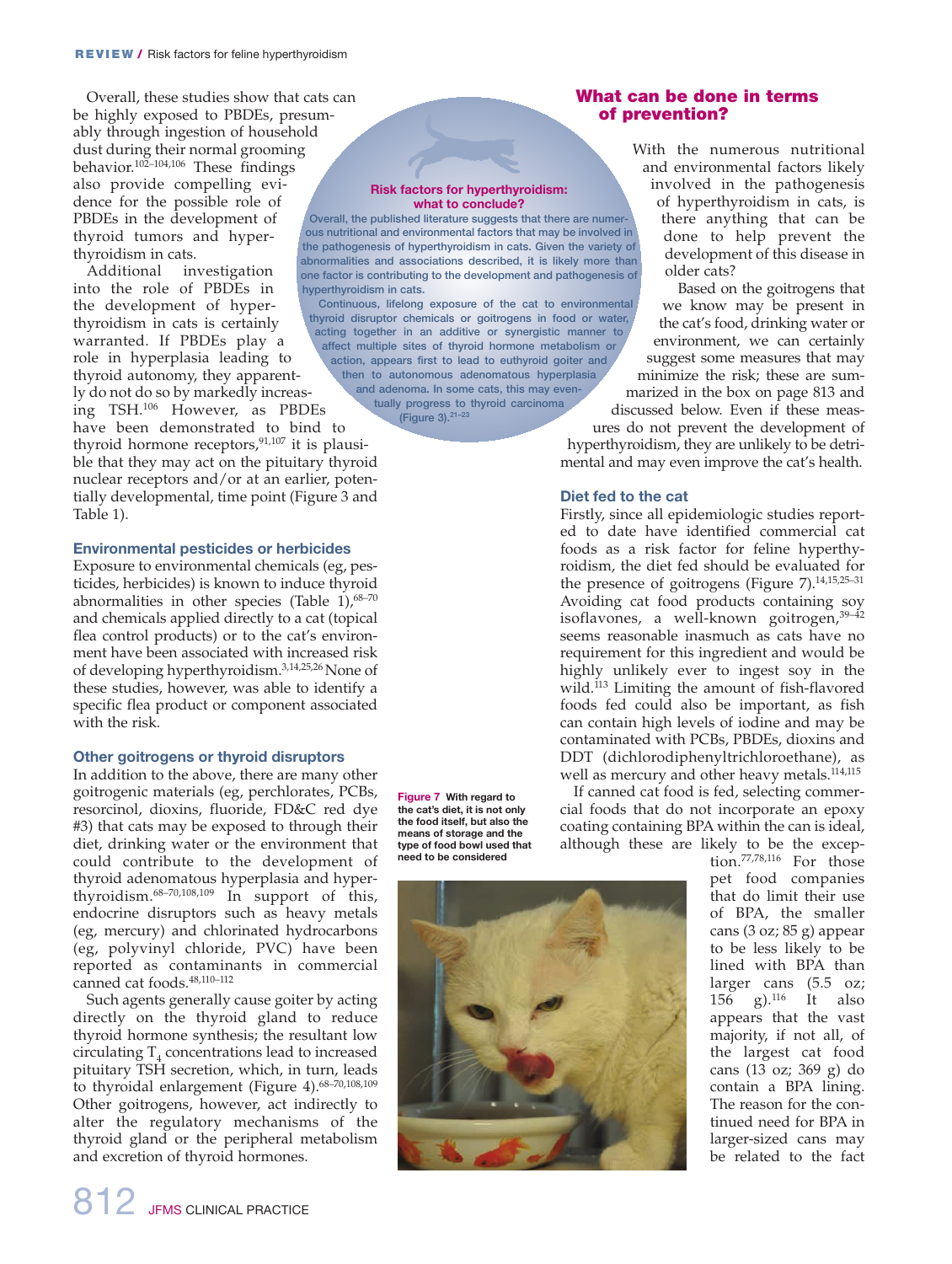# **Measures that may help minimize the risk of hyperthyroidism in cats**

#### **Diet**

- ✜ Avoid foods containing soy isoflavones
- ✜ Avoid foods in cans lined with BPA
- ✜ Avoid diets that predominate in fish or giblet flavors
- ✜ Avoid ultra-low or ultra-high iodine diets
- ✜ Ensure a proper balance of other vitamins and minerals (eg, vitamin A and D, selenium)
- ✜ Consider home-made meals (include supplements) to ensure consistent and appropriate levels of iodine and other minerals; and to avoid contamination with industrial chemicals such as BPA and PBDE
- ✜ Avoid plastic food bowls
- ✜ Avoid storing dry food in plastic containers
- ✜ Avoid heating food or fluids in plastic containers

#### **Water**

- ✜ Consider water purification or filtration
- **↓** Use demineralized water if needed
- ✜ Avoid plastic dishes and water bowls

that smaller cans do not need to be as 'flexible' as larger sizes for the pop-top lid to easily open.

Given that the issue of BPA lining of cat food cans may vary from product to product, even within the same pet food company, and is subject to change at any time, the owner or veterinarian will need to contact the individual pet food manufacturer to inquire specifically if their cans (and what size) are BPA-free. Alternatively, wet foods for cats supplied in foil pouch form by some manufacturers may be selected in preference over canned foods lined with BPA.77

As iodine excess or deficiency certainly might contribute to an increased risk of hyperthyroidism, diets that contain low or high amounts of iodine should be avoided. 34,54,55 Large fluctuations in the amounts of daily iodine fed to cats are also not recommended, as these could potentially contribute to the development of hyperthyroidism.52–54 My recommendation is to feed a diet containing between 0.50 and 2.0 ppm I (on a mg/kg of diet dry matter basis), which would provide the average-sized cat (eg, 4.5 kg) with an iodine intake of 25–100 µg per day. This ensures that the minimum iodine requirement is met, based on the latest recommendations from the Association of American Feed Control Officials  $(0.35$  ppm I), $^{117}$  as well as recent research on iodine requirements in normal cats (0.46 ppm I). <sup>118</sup> The recommendation also ensures that the daily iodine intake remains well below levels suggested to produce toxic or adverse effects in the cat (ie, 5.8–9.2 ppm I). 118

**Use of a high quality water filter for the home tap can decrease exposure to endocrinedisrupting chemicals.**

## **Cat litter**

- ✜ Avoid litter containing chemicals (eg, deodorizers, odor neutralizers)
- ✜ Use biodegradable, natural cat litters

#### **Indoor environment**

- ✜ Wipe the cat with a wet cloth or hand towel daily
- ✜ Bathe the cat at least at monthly intervals
- ✜ Vacuum frequently to minimize house dust (use a vacuum cleaner equipped with a high-efficiency particulate air [HEPA] filter)
- ✜ Consider using a HEPA room air cleaner

#### **Environmental herbicides, pesticides or insecticides**

- ✜ Limit chemicals applied directly to a cat (topical flea control products)
- ✜ Limit or avoid chemicals applied to the cat's environment

Home cooking for the cat is another option which some owners might prefer to ensure consistent and appropriate levels of iodine and other minerals and avoid contamination with industrial chemicals such as BPA and PBDE. If this option is chosen, consultation with a veterinary nutritionist is strongly recommended to avoid nutritional deficiencies or imbalances.<sup>119,120</sup>

Irrespective of the diet fed, heating (microwaving) food in plastic containers, or storing fatty foods in plastic containers or plastic wrap, should be avoided. Food should be only reheated in ceramic or glass to reduce exposure to endocrine-disrupting chemicals (eg, BPA) that may leach from plastic containers into food.71,75

#### **Water safety measures**

Source water samples can be analyzed to determine the overall general water quality characteristics and to check for the presence of microbial contaminants, inorganic or organic chemical contaminants (eg, PCBs, dioxins, BPA and other phthalates, isoflavenoids), herbicides and other pesticides (eg, atrazine), and chemical disinfection byproducts (eg, volatile organic compounds, haloacetic acid). Based on the findings of the analysis, water purification can be used to remove undesirable chemicals, biological contaminants and gases from contaminated water.<sup>121,122</sup>

Use of a high quality water filter for the home tap or use of well water can decrease exposure to numerous known or suspected carcinogens and endocrine-disrupting chemi-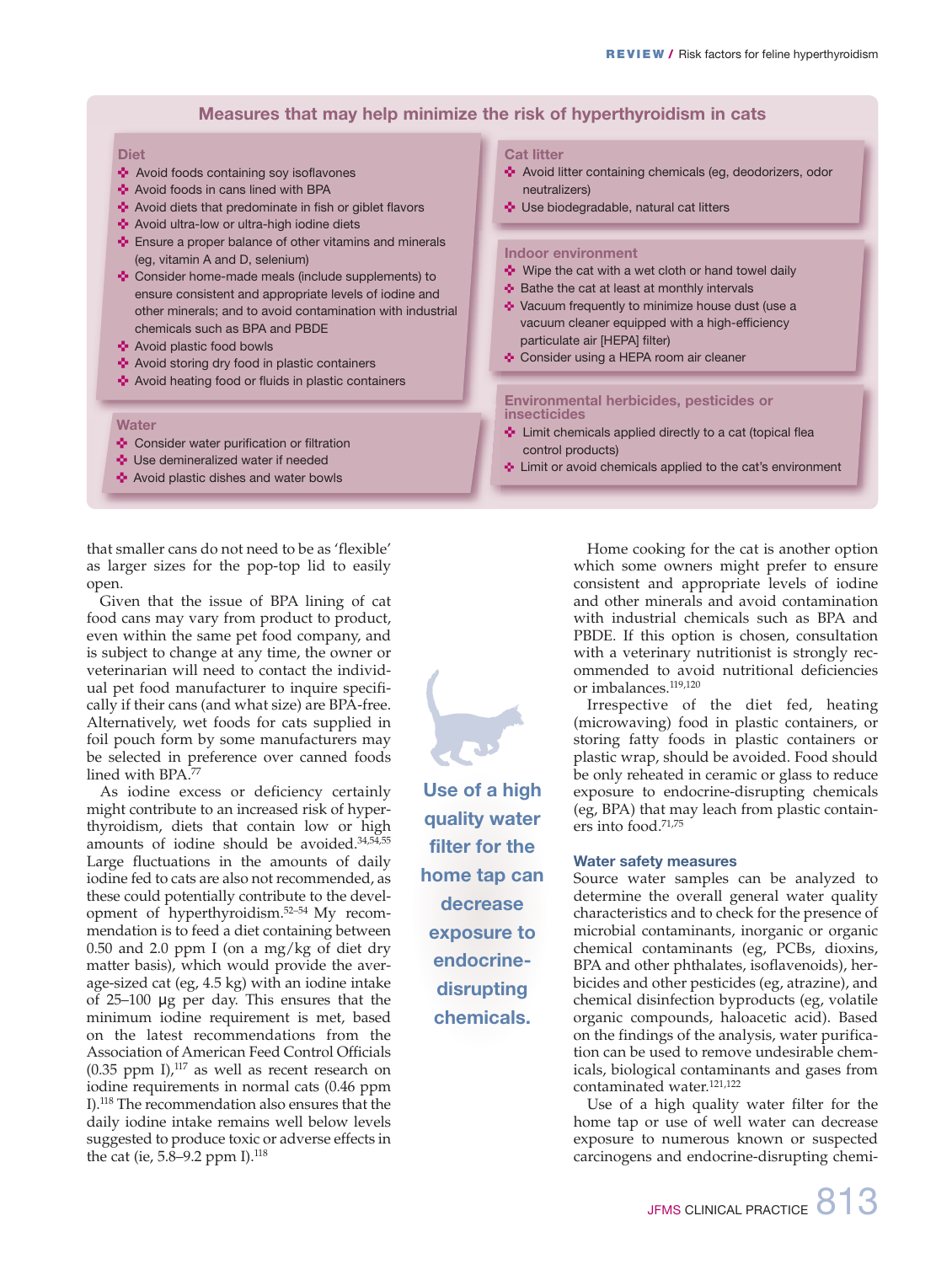# **Minimizing expos u r e t o PBDEs 1 1 5**

- ✜ **Inspect foam items and replace anything with a ripped cover or foam that is misshapen and breaking down. If items cannot be replaced, try to keep the covers intact. Beware of older items like mattress pads where the foam is not completely encased in a protective fabric.**
- ✜ **When purchasing any new electronic product or item of furniture, ask the manufacturer about the type of fire retardants within it. Avoid products with brominated fire retardants, and opt for less flammable fabrics and materials, such as leather or wool.**
- ✜ **Vacuum the home frequently to collect dust that may be**

cals. Unless the home water source is known to be contaminated, it is preferable to use filtered tap water instead of commercially bottled water. Although bottled water is typically from a spring or has gone through reverse osmosis before it is bottled, some brands are simply bottled tap water that may or may not have gone through any additional filtering.

#### **Cat litter**

Use of cat litter has been reported as a risk factor for hyperthyroidism, $3,26$  but a direct cause–effect relationship has not been established. This epidemiologic finding may simply relate to the fact that cats that use more litter spend much or all of their time indoors, whereas cats that do not use litter are primarily outdoor cats. When cats are left outside unsupervised, their freedom to roam comes at a cost because they have an increased risk of being injured, becoming ill, or even dying.<sup>123-125</sup> Therefore, because indoor cats generally live longer than outdoor cats, they would be more likely to develop hyperthyroidism as they grow older to reach middle- to old age.

There are several different types of cat litter, some of which contain chemicals (eg, deodorizers) that could theoretically increase the risk of developing hyperthyroidism. The most commonly used litters include the clay-based and the silica gel types, although plantderived biodegradable litters are becoming more popular.<sup>126</sup>

Clay litters are composed of a combination of aluminum silicates and minerals, and these litters are frequently blended with sodium bentonite, a swelling clay which is an extremely effective clumping agent.126 A dustcontrolling agent is then added to the ground clay to help prevent the silica dust in the litter from becoming airborne. If the clay litter is dusty, the cats and other members of the household may inhale the silica dust, which may result in respiratory problems.126–128 Cats, additionally, **contaminated with PBDEs. A vacuum fitted with a HEPA filter is more efficient at trapping small particles and removing contaminants from the home.**

- ✜ **PBDEs have additionally been measured in indoor air, so HEPA-filter air cleaners may be used to help reduce particle-bound contaminants in the house.**
- ✜ **Regular brushing or combing of the cat will remove old hair and dander that may be contaminated with an environmental chemical. Monthly bathing, or daily wiping of the cat with a wet cloth or hand towel, will also help remove contaminated dust particles from the fur.**

may be further exposed through their fastidious cleaning habits, which would generally remove any traces of litter or dust that may be on their coat.129

Silica gel litter, often referred to as crystal litter, is a porous granular form of sodium silicate.<sup>126,128</sup> The silica gel used to make these crystals is chemically similar to that used in desiccants. The crystals themselves are dotted with tiny pores, allowing them to absorb cat urine, then slowly allowing the water to evaporate off. Although this type of litter appears to be relatively safe, ingestion of the silica gel by cats, dogs or infants may be harmful.

Biodegradable plant-derived or organic litters can be made from corn, wheat, wood pulp and recycled newspaper, $126,128$  and are less likely to contain chemicals than clay and silica gel litters. Some brands of biodegradable cat litter can be safely flushed down the toilet, unlike normal cat litter.

Even if a change to a biodegradable cat litter does not prevent or delay the onset of hyperthyroidism, use of these more natural litters should be better for the cats and humans in the household (eg, less dust and associated respiratory problems). In addition, natural litters are better for the environment. The components of clay-based litters must be strip-mined, creating a huge environmental impact. Once used, clay litter essentially never biodegrades, so its disposal too

has a sizeable environmental impact by contributing to landfill.<sup>126,128</sup>

#### **Environmental control**

Because PBDEs are in wide use as fire retardants, these toxic chemicals are likely to be present in dozens of products in the homes of most cats. They are most commonly found in polyurethane foam products and electronics. The box above suggests some steps that can be taken to lessen contact with PBDE-containing items in the home.

# **Outdoor environment**

**Since exposure to environmental chemicals is known to induce thyroid abnormalities in other species,69–71 use of pesticides, insecticides or herbicides in outdoor areas where the cat is allowed to roam should be limited.14,29 If a cat owner is planning to use pesticides or herbicides on their property, they should read the label carefully and follow the instructions to help avoid unnecessary exposure of the cat and indeed themselves.**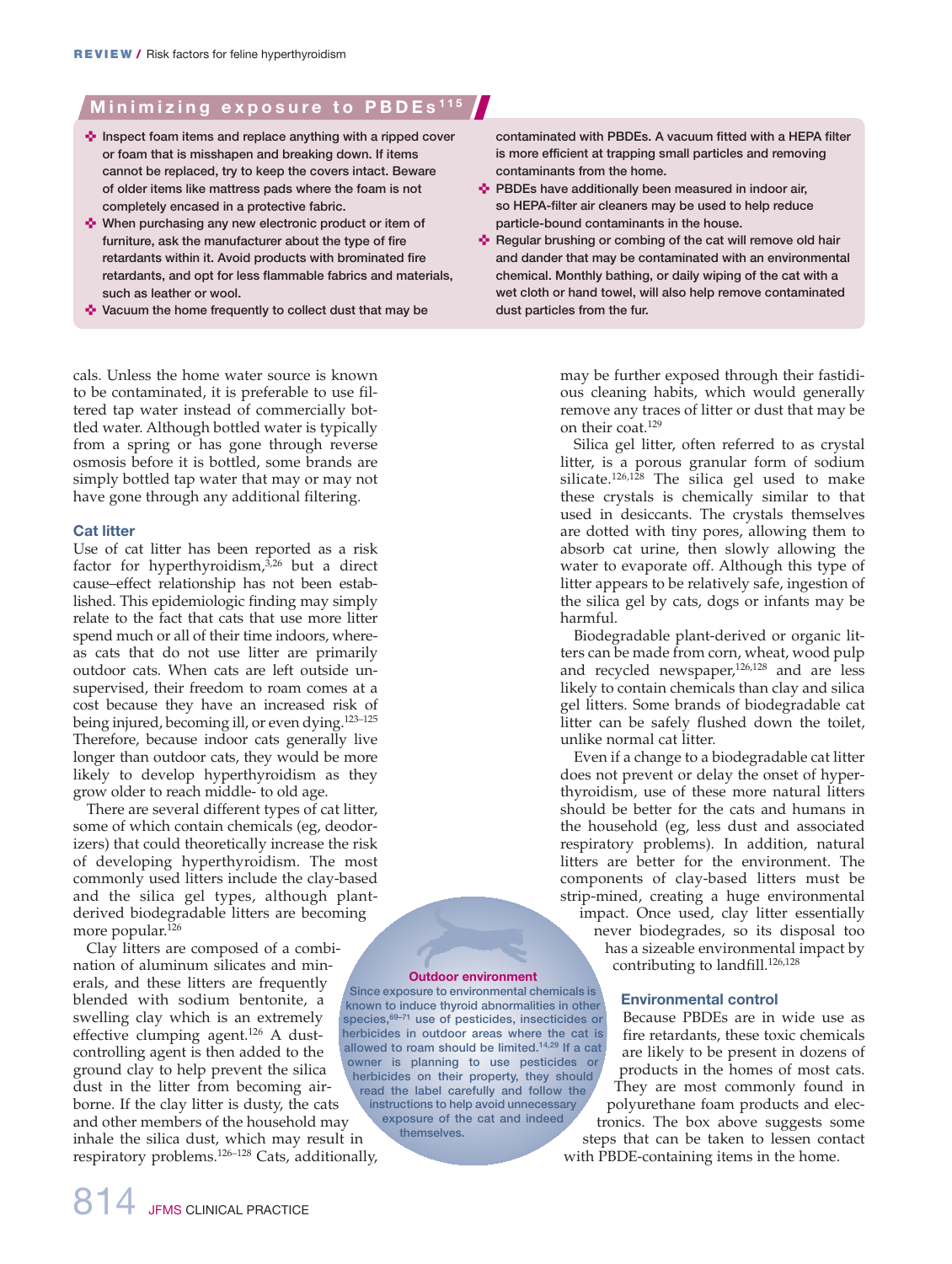# **KEY** POINTS

- ✜ **Despite its frequency, the reason why cats develop hyperthyroidism remains unclear. Multiple risk factors and goitrogens are potentially involved in the pathogenesis and this can complicate our best efforts to prevent the onset of the disorder.**
- ✜ **Based on known goitrogens that may be present in the cat's food, drinking water and environment, there are, nevertheless, measures that a cat owner can implement that may help minimize the risk of their cat(s) developing the disease.**
- ✜ **Even if a cat owner were to implement all of the recommended preventive steps (which may be difficult or impractical in some cases), there can unfortunately be no guarantee that the cat would never develop thyroid pathology leading to hyperthyroidism. However, these measures are unlikely to be detrimental, and they may even improve the cat's health.**

# **Funding**

The author received no specific grant from any funding agency in the public, commercial or not-for-profit sectors for the preparation of this article.

# **Conflict of interest**

The author does not have any potential conflicts of interest to declare.

# **References**

- 1 Peterson ME, Kintzer PP, Cavanagh PG, Fox PR, Ferguson DC, Johnson GF, et al. **Feline hyperthyroidism: pretreatment clinical and laboratory evaluation of 131 cases.** *J Am Vet Med Assoc* 1981; 183: 103–110.
- 2 Hoenig M, Goldschmidt MH, Ferguson DC, Koch K and Eymontt MJ. **Toxic nodular goitre in the cat.** *J Small Anim Pract* 1982; 23: 1–12.
- 3 Peterson ME and Ward CR. **Etiopathologic findings of hyperthyroidism in cats.** *Vet Clin North Am Small Anim Pract* 2007; 37: 633–645.
- 4 Mooney CT and Peterson ME. **Feline hyperthyroidism.** In: Mooney CT and Peterson ME (eds). Manual of canine and feline endocrinology. 4th ed. Quedgeley, Gloucester: British Small Animal Veterinary Association, 2012, pp 92–110.
- 5 Baral R and Peterson ME. **Thyroid gland disorders.** In: Little SE (ed). The cat: clinical medicine and management. Philadelphia: Elsevier Saunders, 2012, pp 571–592.
- 6 Peterson ME, Johnson JG and Andrews LK. **Spontaneous hyperthyroidism in the cat.** Proceedings of the American College of Veterinary Internal Medicine; Seattle, WA. ACVIM, 1979, p 108.
- 7 Lucke VM. **A histological study of thyroid abnormalities in the domestic cat**. *J Small Anim Pract* 1964; 5: 351–358.
- 8 Leav I, Schiller AL, Rijnberk A, Legg MA and der Kinderen PJ. **Adenomas and carcinomas of the canine and feline thyroid.** *Am J Pathol* 1976; 83: 61–122.
- 9 Wakeling J, Melian C, Font A, et al. **Evidence for differing incidences of feline hyperthyroidism in London UK and Spain.** In: Congress Proceedings 15th ECVIM-CA, Glasgow, Scotland, Poster 43; 2005, p 220.
- 10 Sassnau R. **Epidemiological investigation on the prevalence of feline hyperthyroidism in an urban population in Germany.** *Tierarztl Prax Ausg K Kleintiere Heimtiere* 2006; 34: 450–457.
- 11 Miyamoto T, Miyata I, Kurobane K, Kamijima Y, Tani H, Sasai K, et al. **Prevalence of feline hyperthyroidism in Osaka and the Chugoku Region.** *J Jpn Vet Med Assoc* 2002; 55: 289–292.
- 12 De Wet CS, Mooney CT, Thompson PN and Schoeman JP. **Prevalence of and risk factors for feline hyperthyroidism in Hong Kong.** *J Feline Med Surg* 2009; 11: 315–321.
- 13 Holzworth J, Theran P, Carpenter JL, Harpster NK and Todoroff RJ. **Hyperthyroidism in the cat: ten cases.** *J Am Vet Med Assoc* 1980; 176: 345–353.
- 14 Scarlett JM, Moise NS and Rayl J. **Feline hyperthyroidism: a descriptive and case control study.** *Prev Vet Med* 1988; 7: 295–310.
- 15 Edinboro C, Scott-Moncrieff J, Janovitz E, Thacker HL and Glickman LT. **Epidemiologic study of relationships between consumption of commercial canned food and risk of hyperthyroidism in cats.** *J Am Vet Med Assoc* 2004; 224: 879–886.
- 16 Kraft W and Buchler F. **Hyperthyroidism: incidence in the cat.** *Tierarztl Prax Ausg K Klientiere Heimtiere* 1999; 27: 386–388.
- 17 Peterson ME, Randolph JF and Mooney CT. **Endocrine diseases.** In: Sherding RG (ed). The cat: diseases and clinical management. 2nd ed. New York: Churchill Livingstone, 1994, pp 1403–1506.
- 18 Peter HJ, Gerber H, Studer H, Becker DV and Peterson ME. **Autonomy of growth and of iodine metabolism in hyperthyroid feline goiters transplanted onto nude mice.** *J Clin Invest* 1987; 80: 491–498.
- 19 Gerber H, Peter H, Ferguson DC and Peterson ME. **Etiopathology of feline toxic nodular goiter.** *Vet Clin North Am Small Anim Pract* 1994; 24: 541–565.
- 20 Turrel JM, Feldman EC, Nelson RW and Cain GR. **Thyroid carcinoma causing hyperthyroidism in cats: 14 cases (1981–1986).** *J Am Vet Med Assoc* 1988; 193: 359–364.
- 21 Hibbert A, Gruffydd-Jones T, Barrett EL, Day MJ and Harvey AM. **Feline thyroid carcinoma: diagnosis and response to high-dose radioactive iodine treatment.** *J Feline Med Surg* 2009; 11: 116–124.
- 22 Peterson ME. **Treatment of severe, unresponsive, or recurrent hyperthyroidism in cats.** Proceedings of the 2011 ACVIM Forum; 2011 June 15–19; Denver, CO. American College of Veterinary Internal Medicine, pp 104–106.
- 23 Peterson ME and Broome MR. **Thyroid scintigraphic findings in 917 cats with hyperthyroidism.** *J Vet Intern Med* 2012; 26: 754.
- 24 Peterson ME and Broome MR. **Hyperthyroid cats on longterm medical treatment show a progressive increase in the prevalence of large thyroid tumors, intrathoracic thyroid masses, and suspected thyroid carcinoma.** Proceedings of the 22nd Congress of the European College of Veterinary Internal Medicine – Companion Animals, 2012, p 224.
- 25 Peter HJ, Gerber H, Studer H, Peterson ME, Becker DV and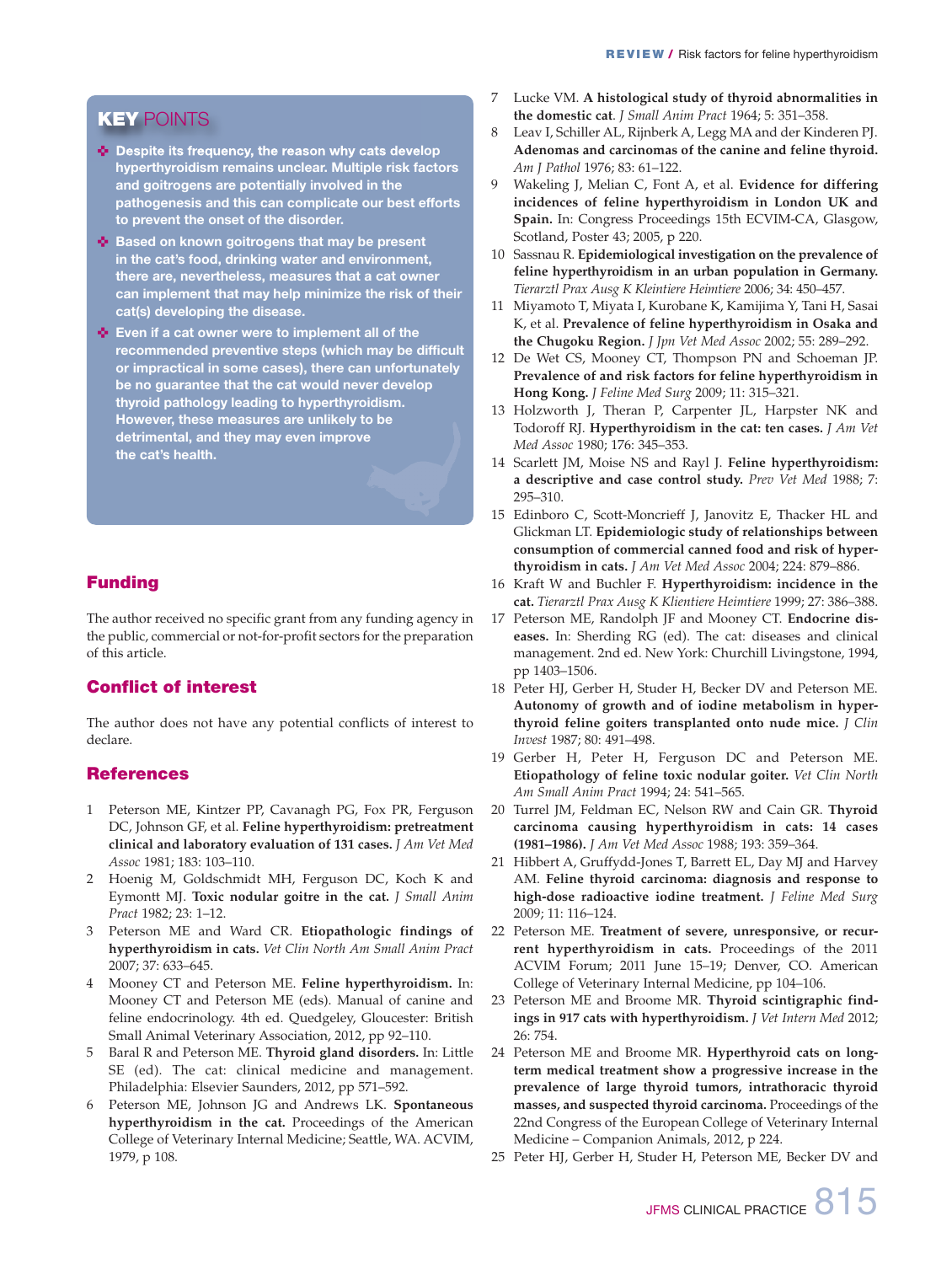Groscurth P. **Autonomous growth and function of cultured thyroid follicles from cats with spontaneous hyperthyroidism.** *Thyroid* 1991; 1: 331–338.

- 26 Kass PH, Peterson ME, Levy J, James K, Becker DV and Cowgill LD. **Evaluation of environmental, nutritional, and host factors in cats with hyperthyroidism.** *J Vet Intern Med* 1999; 13: 323–329.
- 27 Martin KM, Rossing MA, Ryland LM, DiGiacomo RF and Freitag WA. **Evaluation of dietary and environmental risk factors for hyperthyroidism in cats.** *J Am Vet Med Assoc* 2000; 217: 853–856.
- 28 Edinboro CH, Scott-Moncrieff JC and Glickman LT. **Review of iodine recommendations for commercial cat foods and potential impacts of proposed changes**. *Thyroid* 2004; 14: 722.
- 29 Edinboro CH, Scott-Moncrieff JC and Glickman LT. **Environmental risk factors for feline hyperthyroidism: pet cats as potential sentinels for public health [abstract].** *Thyroid* 2004; 14: 759.
- 30 Olczak J, Jones BR, Pfeiffer DU, Squires RA, Morris RS and Markwell PJ. **Multivariate analysis of risk factors for feline hyperthyroidism in New Zealand.** *N Z Vet J* 2005; 53: 53–58.
- 31 Wakeling J, Everard A, Brodbelt D, Elliott J and Syme H. **Risk factors for feline hyperthyroidism in the UK.** *J Small Anim Pract* 2009; 50: 406–414.
- 32 Court MH and Freeman LM. **Identification and concentration of soy isoflavones in commercial cat foods.** *Am J Vet Res* 2002; 63: 181–185.
- 33 Bell KM, Rutherfurd SM and Hendriks WH. **The isoflavone content of commercially-available feline diets in New Zealand.** *N Z Vet J* 2006; 54: 103–108.
- 34 Edinboro CH, Scott-Moncrieff JC and Glickman LT. **Feline hyperthyroidism: potential relationship with iodine supplement requirements of commercial cat foods.** *J Feline Med Surg* 2010; 12: 672–679.
- 35 Kimura S, Suwa J, Ito M and Sato H. **Development of malignant goiter by defatted soybean with iodine-free diet in rats.** *Gann* 1976; 67: 763–765.
- 36 Ikeda T, Nishikawa A, Son HY, Nakamura H, Miyauchi M, Imazawa T, et al. **Synergistic effects of high-dose soybean intake with iodine deficiency, but not sulfadimethoxine or phenobarbital, on rat thyroid proliferation.** *Jpn J Cancer Res* 2001; 92: 390–395.
- 37 Shepard TH, Pyne GE, Kirschvink JF and McLean M. **Soybean goiter: report of three cases.** *N Engl J Med* 1960; 262: 1099–1103.
- 38 Kay T, Kimura M, Nishing K and Itokawa Y. **Soyabean, goitre, and prevention.** *J Trop Pediatr* 1988; 34: 110–113.
- 39 Köhrle J. **Flavonoids as a risk factor for goiter and hypothyroidism.** In: Péter F, Wiersinga WM and Hostalek U (eds). The thyroid and environment. Proceedings of the Merck European Thyroid Symposium. Stuttgart/New York: Schattauer; 2000, pp 41–63.
- 40 Divi RL, Chang HC and Doerge DR. **Anti-thyroid isoflavones from soybean: isolation, characterization, and mechanisms of action.** *Biochem Pharmacol* 1997; 54: 1087–1096.
- 41 Doerge DR and Sheehan DM. **Goitrogenic and estrogenic activity of soy isoflavones**. *Environ Health Perspect* 2002; 110 (suppl 3): 349–353.
- 42 de Souza Dos Santos MC, Goncalves CF, Vaisman M, Ferreira AC and de Carvalho DP. **Impact of flavonoids on thyroid function.** *Food Chem Toxicol* 2011; 49: 2495–2502.
- 43 White HL, Freeman LM, Mahony O, Graham PA, Hao Q and

Court MH. **Effect of dietary soy on serum thyroid hormone concentrations in healthy adult cats.** *Am J Vet Res* 2004; 65: 586–591.

- 44 Ikeda T, Nishikawa A, Imazawa T, Kimura S and Hirose M. **Dramatic synergism between excess soybean intake and iodine deficiency on the development of rat thyroid hyperplasia.** *Carcinogenesis* 2000; 21: 707–713.
- 45 National Research Council. **Iodine.** In: Dietary reference intakes for vitamin A, vitamin K, arsenic, boron, chromium, copper, iodine, iron, manganese, molybdenum, nickel, silicon, vanadium, and zinc. Washington, DC: National Academy Press, 2001, pp 258–289.
- 46 Soriguer F, Gutierre-Repiso C, Rubio-Martin E, Linares F, Cardona I, López-Ojeda J, et al. **Iodine intakes of 100–300 µg/d do not modify thyroid function and have modest antiinflammatory effects.** *Br J Nutr* 2011; 25: 1–8.
- 47 Patrick L. **Iodine: deficiency and therapeutic considerations.** *Altern Med Rev* 2008; 13: 116–127.
- 48 Mumma RO, Rashid KA, Shane BS, Scarlett-Kranz JM, Hotchkiss JH, Eckerlin RH, et al. **Toxic and protective constituents in pet foods.** *Am J Vet Res* 1986; 47: 1633–1637.
- 49 Dzanis DA. **The Association of American Feed Control Officials dog and cat food nutrient profiles: substantiation of nutritional adequacy of complete and balanced pet foods in the United States**. *J Nutr* 1994; 124 (suppl): 2535S–2539S.
- 50 Johnson LA, Ford HC, Tarttelin MF and Feek CM. **Iodine content of commercially-prepared cat foods.** *N Z Vet J* 1992;  $40:18-20.$
- 51 Ranz D, Tetrick M, Opitz B, Kienzle E and Rambeck WA. **Estimation of iodine status of cats.** *J Nutr* 2002; 132 (suppl 2): 1751S–1753S.
- 52 Tarttelin MF, Johnson LA, Cooke RR, Ford HC and Feek CM. **Serum free thyroxine levels respond inversely to changes in levels of dietary iodine in the domestic cat.** *N Z Vet J* 1992; 40: 66–68.
- 53 Tarttelin MF and Ford HC. **Dietary iodine level and thyroid function in the cat.** *J Nutr* 1994; 124: 2577S–2578S.
- 54 Kyle AH, Tarttelin MF, Cooke RR and Ford HC. **Serum free thyroxine levels in cats maintained on diets relatively high or low in iodine.** *N Z Vet* J 1994; 42: 101–103.
- 55 Scott PP, Greaves JP and Scott MG. **Nutrition of the cat. 4 Calcium and iodine deficiency on a meat diet.** *Br J Nutr* 1961; 15: 35–51.
- 56 Roberts AH and Scott PP. **Nutrition of the cat. 5 The influence of calcium and iodine supplements to a meat diet on the retention of nitrogen, calcium, and phosphorus.** *Br J Nutr* 1961; 15: 73–82.
- 57 Delange FM and Ermans AM. **Iodine deficiency**. In: Braverman LE and Utiger RD (eds). Werner and Ingbar's the thyroid: a fundamental and clinical text. 8th ed. Philadelphia: Lippincott-Raven, 1996, pp 296–316.
- 58 Zimmermann MB. **Iodine deficiency**. *Endocr Rev* 2009; 30: 376–408.
- 59 Wakeling J, Elliott J, Petrie A, Brodbelt D and Syme HM. **Urinary iodide concentration in hyperthyroid cats.** *Am J Vet Res* 2009; 70: 741–749.
- 60 Hess SY. **The impact of common micronutrient deficiencies on iodine and thyroid metabolism: the evidence from human studies.** *Best Pract Res Clin Endocrinol Metab* 2010; 24: 117–132.
- 61 Scott PP. **Effect of calcium and vitamin A deficiency on the thyroid gland.** *Proc R Soc Med* 1969; 62: 240.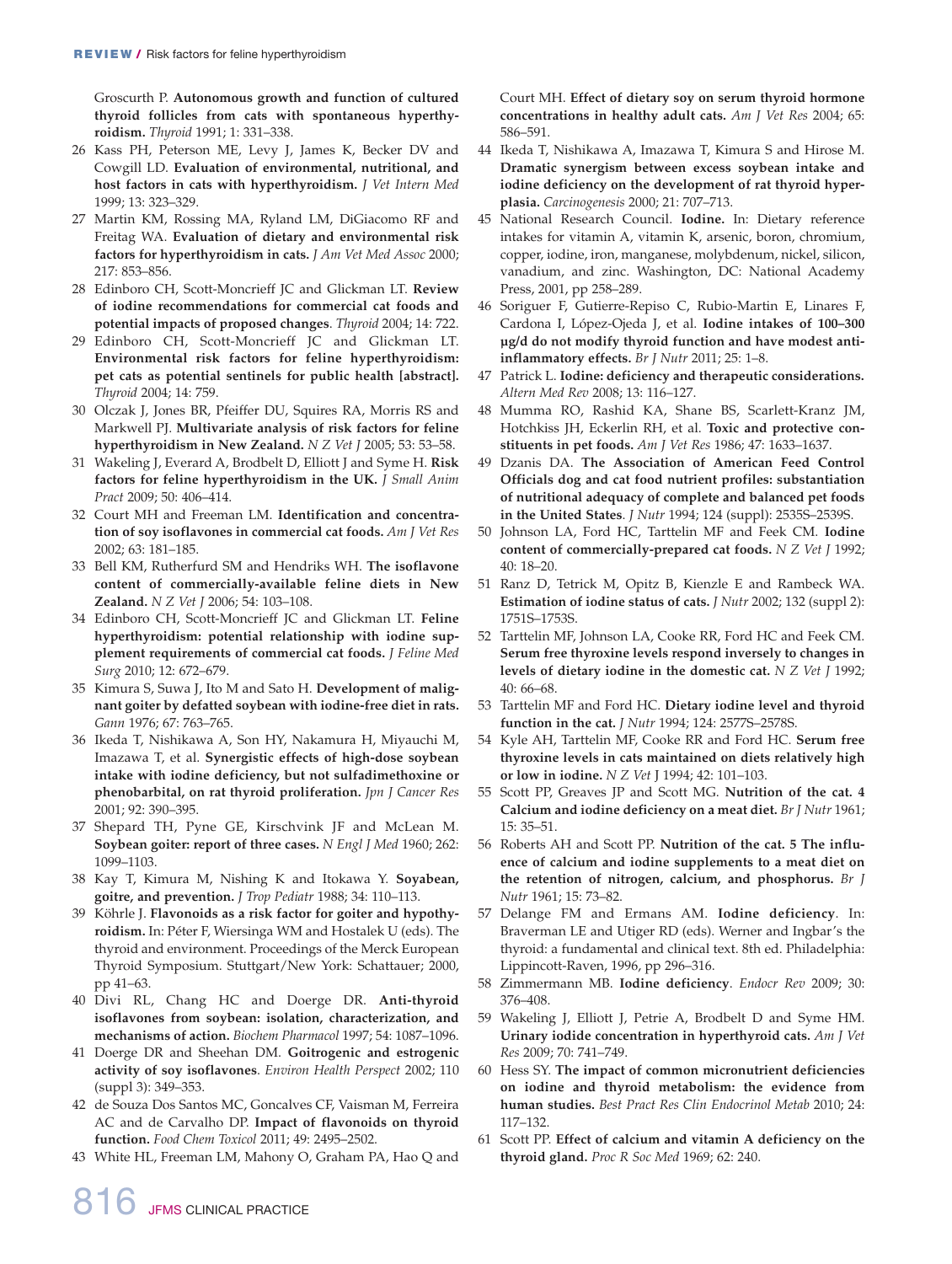- 62 Fairweather-Tait SJ, Bao Y, Broadley MR, Collings R, Ford D, Hesketh JE, et al. **Selenium in human health and disease.** *Antioxid Redox Signal* 2011; 14: 1337–1383.
- 63 Duntas LH. **Selenium and the thyroid: a close-knit connection.** *J Clin Endocrinol Metab* 2010; 95: 5180–5188.
- 64 Rasmussen LB, Schomburg L, Kohrle J, Pedersen IB, Hollenbach B, Hög A, et al. **Selenium status, thyroid volume, and multiple nodule formation in an area with mild iodine deficiency.** *Eur J Endocrinol* 2011; 164: 585–590.
- 65 Yu S, Howard KA, Wedekind KJ, Morris JG and Rogers QR. **A low-selenium diet increases thyroxine and decreases 3,5,3'triiodothyronine in the plasma of kittens.** *J Anim Physiol Anim Nutr (Berl)* 2002; 86: 36-41.
- 66 Foster DJ, Thoday KL, Arthur JR, Nicol F, Beatty JA, Svendsen CK, et al. **Selenium status of cats in four regions of the world and comparison with reported incidence of hyperthyroidism in cats in those regions.** *Am J Vet Res* 2001; 62: 934–937.
- 67 Simcock SE, Rutherford SM, Wester TJ and Hendriks WH. **Total selenium concentrations in canine and feline foods commercially available in New Zealand**. *N Z Vet J* 2005; 53:  $1 - 5$ .
- 68 Boas M, Main KM and Feldt-Rasmussen U. **Environmental chemicals and thyroid function: an update.** *Curr Opin Endocrinol Diabetes Obes* 2009; 16: 385–391.
- 69 Patrick L. **Thyroid disruption: mechanism and clinical implications in human health.** *Altern Med Rev* 2009; 14: 326–346.
- 70 Diamanti-Kandarakis E, Bourguignon JP, Giudice LC, Hauser R, Prins GS, Soto AM, et al. **Endocrine-disrupting chemicals: an Endocrine Society scientific statement**. *Endocr Rev* 2009; 30: 293–342.
- 71 Tsai WT. **Human health risk on environmental exposure to bisphenol-A: a review.** *J Environ Sci Health C Environ Carcinog Ecotoxicol Rev* 2006; 24: 225–255.
- 72 Noonan GO, Ackerman LK and Begley TH. **Concentration of bisphenol A in highly consumed canned foods on the US market.** *J Agric Food Chem* 2011; 59: 7178–7185.
- 73 Vandenberg LN, Maffini MV, Sonnenschein C, Rubin BS and Soto AM. **Bisphenol-A and the great divide: a review of controversies in the field of endocrine disruption.** *Endocr Rev* 2009; 30: 75–95.
- 74 Meeker JD and Ferguson KK. **Relationship between urinary phthalate and bisphenol A concentrations and serum thyroid measures in US adults and adolescents from the National Health and Nutrition Examination Survey (NHANES) 2007–2008.** *Environ Health Perspect* 2011; 119: 1396–1402.
- 75 Goodson A, Robin H, Summerfield W and Cooper I. **Migration of bisphenol A from can coatings – effects of damage, storage conditions and heating.** *Food Addit Contam* 2004; 21: 1015–1026.
- 76 Cabado AG, Aldea S, Porro C, Ojea G, Lago J, Sobrado C, et al. **Migration of BADGE (bisphenol A diglycidyl-ether) and BFDGE (bisphenol F diglycidyl-ether) in canned seafood.** *Food Chem Toxicol* 2008; 46: 1674–1680.
- 77 Schecter A, Malik N, Haffner D, Smith S, Harris TR, Paepke O, et al. **Bisphenol A (BPA) in US food.** *Environ Sci Technol* 2010; 44: 9425–9430.
- 78 Kang JH and Kondo F. **Determination of bisphenol A in canned pet foods.** *Res Vet Sci* 2002; 73: 177–182.
- 79 vom Saal FS and Hughes C. **An extensive new literature con-**

**cerning low-dose effects of bisphenol A shows the need for a new risk assessment.** *Environ Health Perspect* 2005; 113: 926–933.

- 80 Welshons WV, Nagel SC and vom Saal FS. **Large effects from small exposures. III. Endocrine mechanisms mediating effects of bisphenol A at levels of human exposure.** *Endocrinol* 2006; 147(6 suppl): S56–69.
- 81 Richter CA, Birnbaum LS, Farabollini F, Newbold RR, Rubin BS, Talsness CE, et al. **In vivo effects of bisphenol A in laboratory rodent studies.** *Reprod Toxicol* 2007; 24: 199–224.
- 82 Lang IA, Galloway TS and Scarlett A. **Association of urinary bisphenol A concentration with medical disorders and laboratory abnormalities in adults.** *J Am Med Assoc* 2008; 300: 1303–1310.
- 83 Meeker JD, Calafat AM and Hauser R. **Urinary bisphenol A concentrations in relation to serum thyroid and reproductive hormone levels in men from an infertility clinic.** *Environ Sci Technol* 2010; 44: 1458–1463.
- 84 Schug TT, Janesick A, Blumberg B and Heindel JJ. **Endocrine disrupting chemicals and disease susceptibility.** *J Steroid Biochem Mol Biol* 2011; 127: 204–215.
- 85 Pottenger LH, Domoradzki JY, Markham DA, Hansen SC, Cagen SZ and Waechter JM. **The relative bioavailability and metabolism of bisphenol A in rats is dependent upon the route of administration.** *Toxicol Sci* 2000; 54: 3–18.
- 86 Chiu SH and Huskey SW. **Species differences in Nglucuronidation.** *Drug Metab Dispos* 1998; 26: 838–847.
- 87 Nebbia C. **Factors affecting chemical toxicity**. In: Gupta RC (ed). Veterinary toxicity: basic and clinical principles. 2nd ed. London. Academic Press, 2007, pp 48–61.
- 88 Moriyama K, Tagami T, Akamizu T, Usui T, Saijo M, Kanamoto N, et al. **Thyroid hormone action is disrupted by bisphenol A as an antagonist.** *J Clin Endocrinol Metab* 2002; 87: 5185–5190.
- 89 Kitamura S, Jinno N, Ohta S, Kuroki H and Fujimoto N. **Thyroid hormonal activity of the flame retardants tetrabromobisphenol A and tetrachlorobisphenol A.** *Biochem Biophys Res Commun* 2002; 293: 554–559.
- 90 Costa LG, Giordano G, Tagliaferri S, Caglieri A and Mutti A. **Polybrominated diphenyl ether (PBDE) flame retardants: environmental contamination, human body burden and potential adverse health effects.** *Acta Biomed* 2008; 79: 172–183.
- 91 Talsness CE. **Overview of toxicological aspects of polybrominated diphenyl ethers: a flame-retardant additive in several consumer products.** *Environ Res* 2008; 108: 158–167.
- 92 Hale RC, Alaee M, Manchester-Neesvig JB, Stapleton HM and Ikonomou MG. **Polybrominated diphenyl ether flame retardants in the North American environment.** *Environ Int* 2003; 29: 771–779.
- 93 Law RJ, Allchin CR, deBoer J, Covaci A, Herzke D, Lepom P, et al. **Levels and trends of brominated flame retardants in the European environment.** *Chemosphere* 2006; 64: 187–208.
- 94 Wang Y, Jiang G, Lam PKS and Li A. **Polybrominated diphenyl ether in the East Asian environment: a critical review.** *Environ Int* 2007; 33: 963–973.
- 95 Meeker JD, Johnson PI, Camann D and Hauser R. **Polybrominated diphenyl ether (PBDE) concentrations in house dust are related to hormone levels in men.** *Sci Total Environ* 2009; 407: 3425–3429.
- 96 Hallgren S and Darnerud PO. **Polybrominated diphenyl ethers (PBDEs), polychlorinated biphenyls (PCBs) and chlorinated**